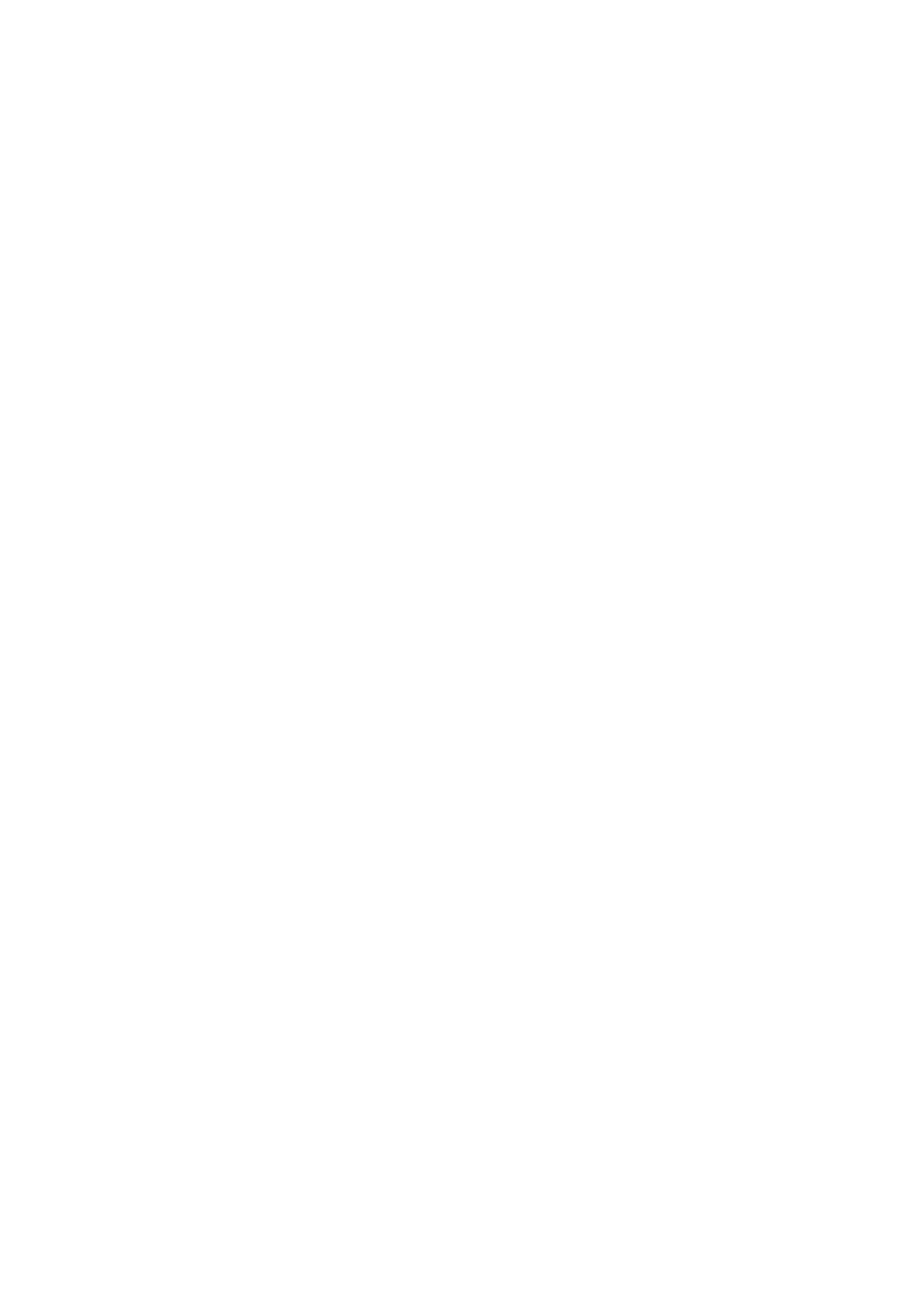# *Table of contents*

| Chapter 1 |                                                                                                     |  |
|-----------|-----------------------------------------------------------------------------------------------------|--|
| Chapter 2 | Improving disclosure requirements in the                                                            |  |
| Chapter 3 |                                                                                                     |  |
| Chapter 4 | Relieving certain unlisted entities from the<br>obligation to prepare a remuneration report 27      |  |
| Chapter 5 | Relieving public companies from the obligation<br>to appoint auditors if audits are not required 29 |  |
| Chapter 6 | Remuneration setting for certain statutory office                                                   |  |
| Chapter 7 | Statement of Compatibility with Human Rights 37                                                     |  |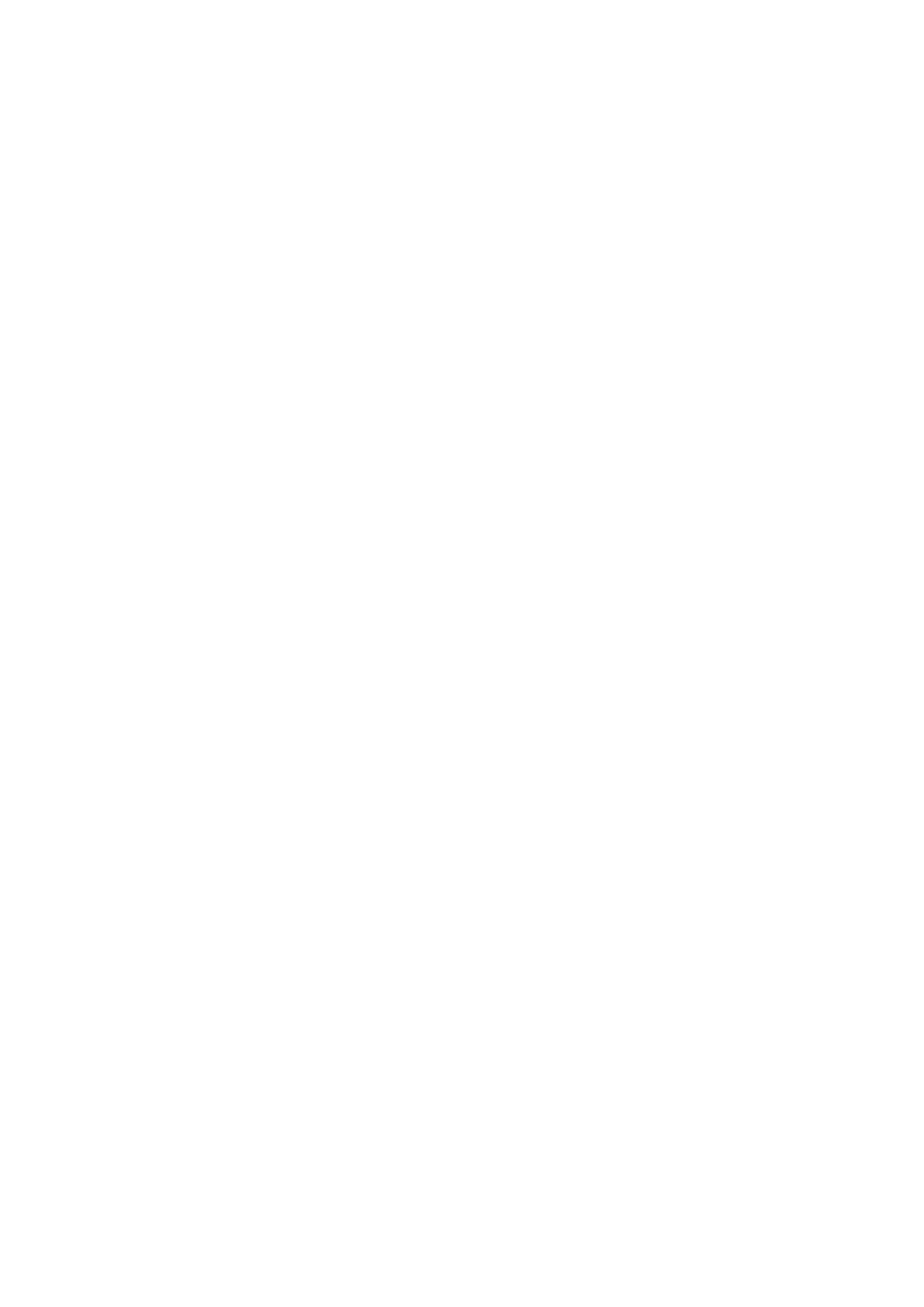# *Glossary*

The following abbreviations and acronyms are used throughout this explanatory memorandum.

| <i><b>Abbreviation</b></i> | <b>Definition</b>                                                                                |
|----------------------------|--------------------------------------------------------------------------------------------------|
| <b>CAMAC</b>               | Corporations and Markets Advisory<br>Committee                                                   |
| The Bill                   | Corporations Legislation Amendment<br>(Remuneration Disclosures and Other<br>Measures) Bill 2012 |
| <b>KMP</b>                 | Key Management Personnel                                                                         |
| Corporations Act           | Corporations Act 2001                                                                            |
| CAC Act                    | Commonwealth Authorities and Companies<br>Act 1997                                               |
| <b>ASIC</b> Act            | <b>Australian Securities and Investments</b><br>Commission Act 2001                              |
| <b>FRC</b>                 | <b>Financial Reporting Council</b>                                                               |
| <b>AUASB</b>               | Auditing and Assurance Standards Board                                                           |
| AASB                       | <b>Australian Accounting Standards Board</b>                                                     |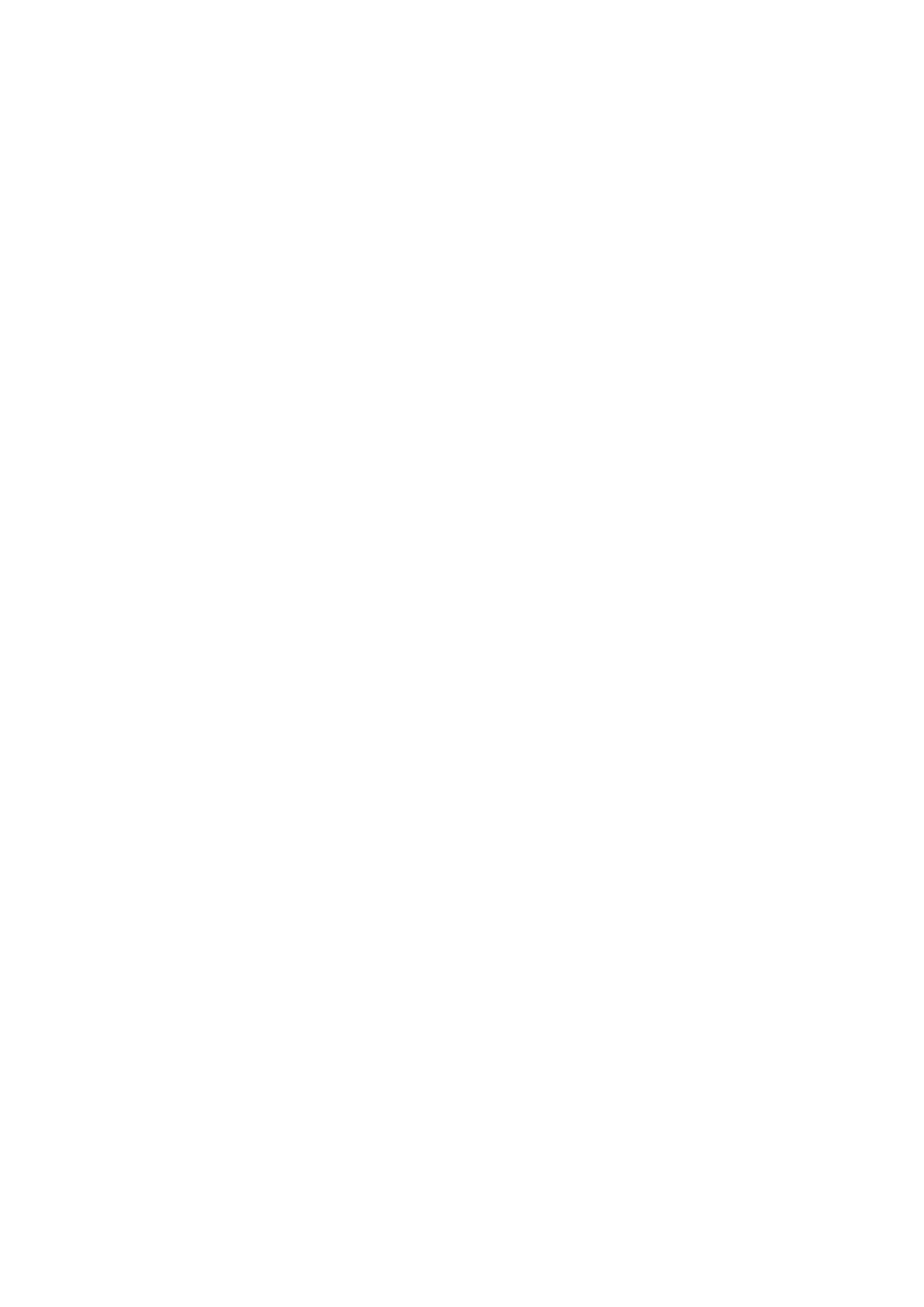# *General outline and financial impact*

#### **Outline**

The *Corporations Legislation Amendment (Remuneration Disclosures and Other Measures) Bill 2012* (the Bill) contains measures to enhance the disclosure of executive remuneration in Australia. It implements many of the recommendations made by the Corporations and Markets Advisory Committee (CAMAC) in its 2011 inquiry into executive remuneration in Australia.

The Bill, together with the 'two-strikes' reform that was enacted in 2011, strengthens the principle behind Australia's corporate governance framework that directors are responsible for, and accountable to, shareholders on all aspects of the management of the company, including matters in relation to the remuneration of Key Management Personnel (KMP).

The key executive remuneration measures include:

- 1. Requiring listed disclosing companies whose financial statements have been materially misstated to either disclose whether any overpaid remuneration to KMP has been 'clawedback', or if no reduction, repayment or alteration of overpaid remuneration has been made, an explanation of why not;
- 2. Improving disclosure requirements in the remuneration report by:
	- requiring listed disclosing companies to include a general description of their remuneration governance framework;
	- requiring listed disclosing companies to disclose the number of lapsed options and the year which the lapsed options were granted, rather than the value of lapsed options;
	- requiring the disclosure of all payments made to KMP in connection with their retirement from the company; and
	- requiring listed disclosing companies to disclose details of present pay, future pay, and past pay for each KMP.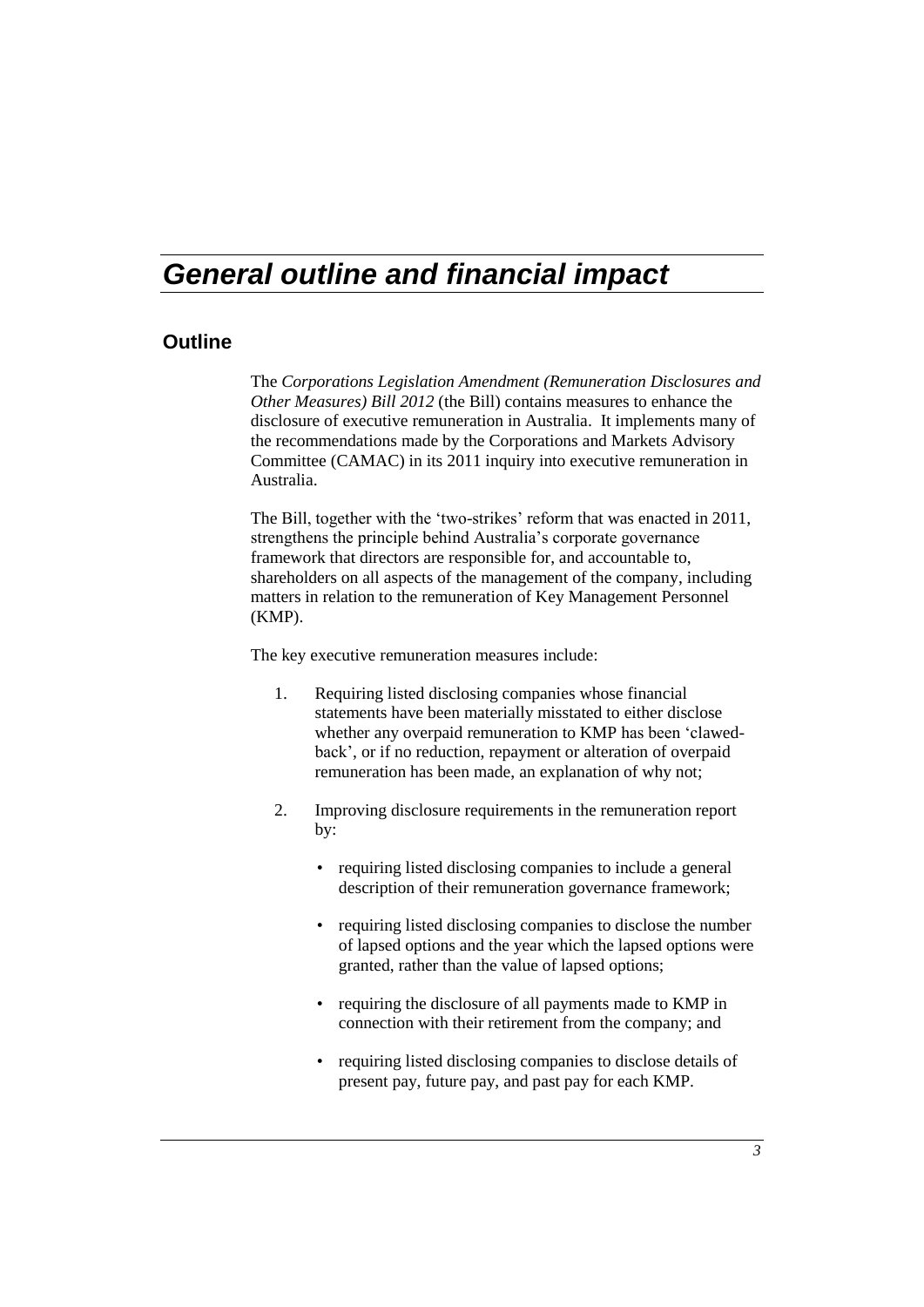3. Relieving certain unlisted companies from the obligation to prepare a remuneration report.

Other measures in this Bill include:

- 4. Amending the *Corporations Act 2001* (Corporations Act) test for the payment of dividends (the dividends test) to:
	- allow companies to either declare or pay a dividend;
	- link the dividends test to company solvency; and
	- allow non-reporting entities to calculate assets and liabilities with reference to financial records when applying the dividends test.
- 5. Removing the requirement for some small companies limited by guarantee to appoint auditors if they are not obliged to have their financial reports audited.
- 6. Amending the *Australian Securities and Investments Commission Act 2001*(ASIC Act) to transfer the remuneration setting responsibility for the offices of the Financial Reporting Council (FRC), Australian Accounting Standards Board (AASB), and the Auditing and Assurance Standards Board (AUASB) to the Remuneration Tribunal.

#### *Date of effect*:

- Items 1 to 14 of Schedule 1 will commence the day the Act receives Royal Assent.
- Items 1 and 4 to 11 of Schedule 1 will commence the day the Act receives Royal Assent and will apply in relation to directors' reports prepared for financial years starting on or after 1 July 2013.
- Items 1 to 6 of Schedule 2 will commence the day the Act receives Royal Assent.

*Proposal announced*: The executive remuneration measures were announced by the Government on 21 February 2012.

#### *Financial impact*: Nil.

*Human rights implications*: This Bill does not raise any human rights issues. See *Statement of Compatibility with Human Rights* — Chapter 5.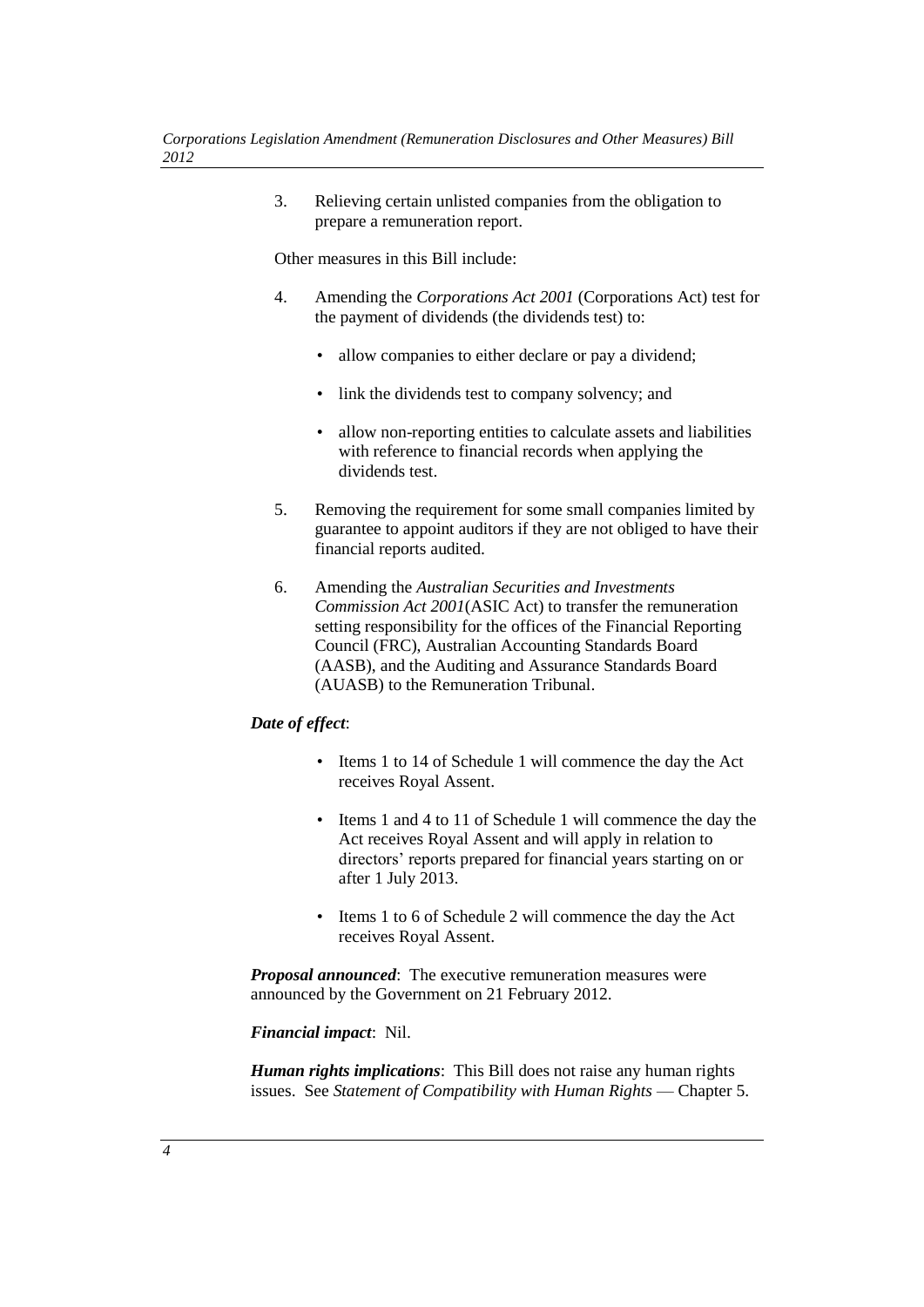*Compliance cost impact*: Nil

# **Summary of regulation impact statement**

## **Regulation impact on business**

*Impact*: As the measures are minor and machinery in nature, a Regulation Impact Statement is not required.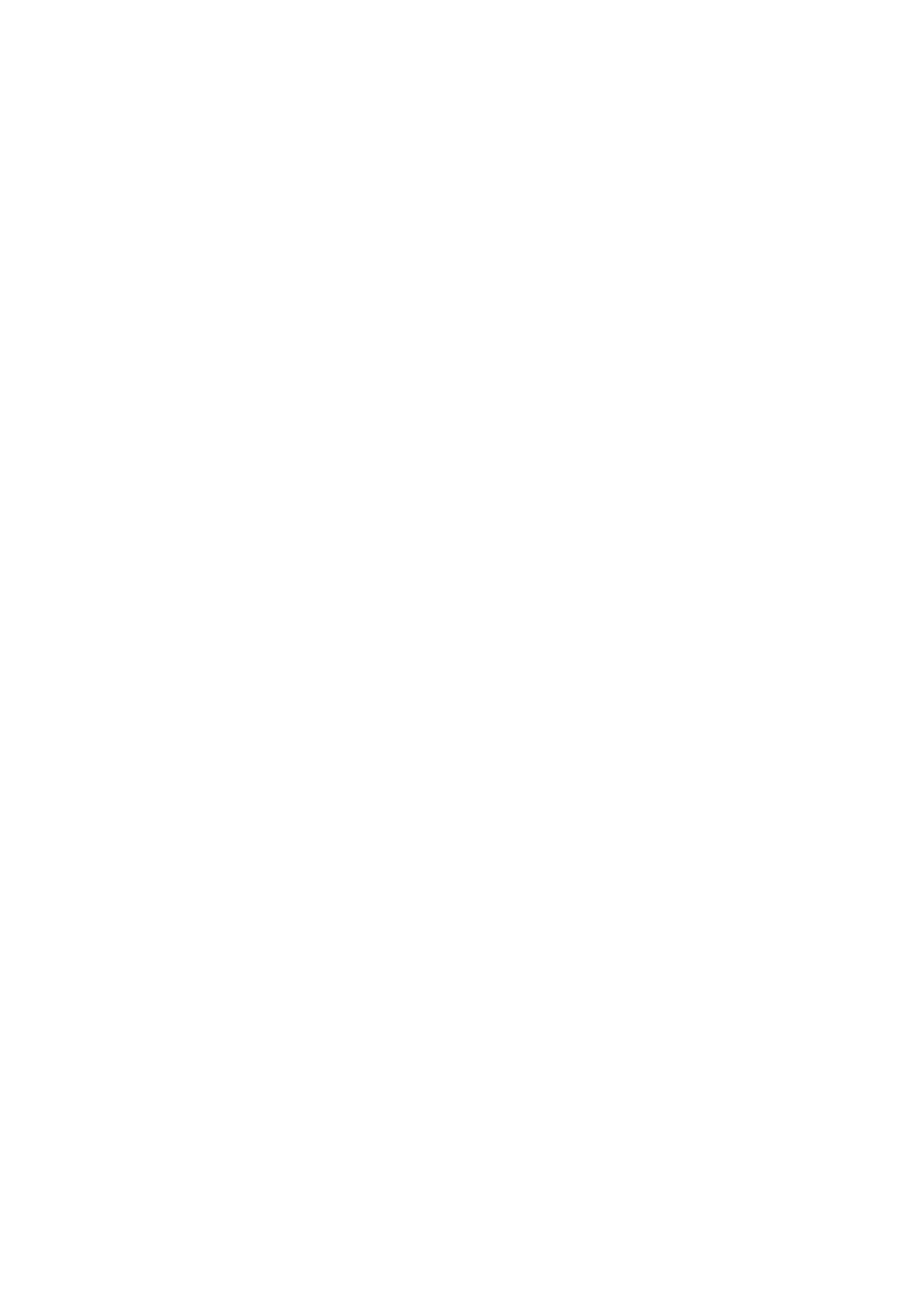# *Chapter 1 Dividends test amendments*

## **Outline of chapter**

1.1 The Bill amends the Corporations Act for payment of dividends (the dividends test) to:

- allow companies to either declare or pay a dividend;
- link the dividends test to company solvency; and
- allow non-reporting entities to calculate assets and liabilities with reference to financial records when applying the dividends test.

### **Context of amendments**

1.2 The *Corporations Amendment (Corporate Reporting Reform) Act 2010* amended the test for payment of dividends under the Corporations Act to increase the flexibility of companies that seek to make a distribution to shareholders.

1.3 Section 254T of the Corporations Act currently provides that a dividend may only be paid where:

- assets exceed liabilities and the excess is sufficient for the payment of the dividend, immediately before the dividend is declared;
- the payment of the dividend is fair and reasonable to the company's shareholders as a whole; and
- the payment of the dividend does not materially prejudice the company's ability to pay its creditors.

1.4 For the purpose of the dividends test, assets and liabilities are calculated in accordance with accounting standards in force at the time.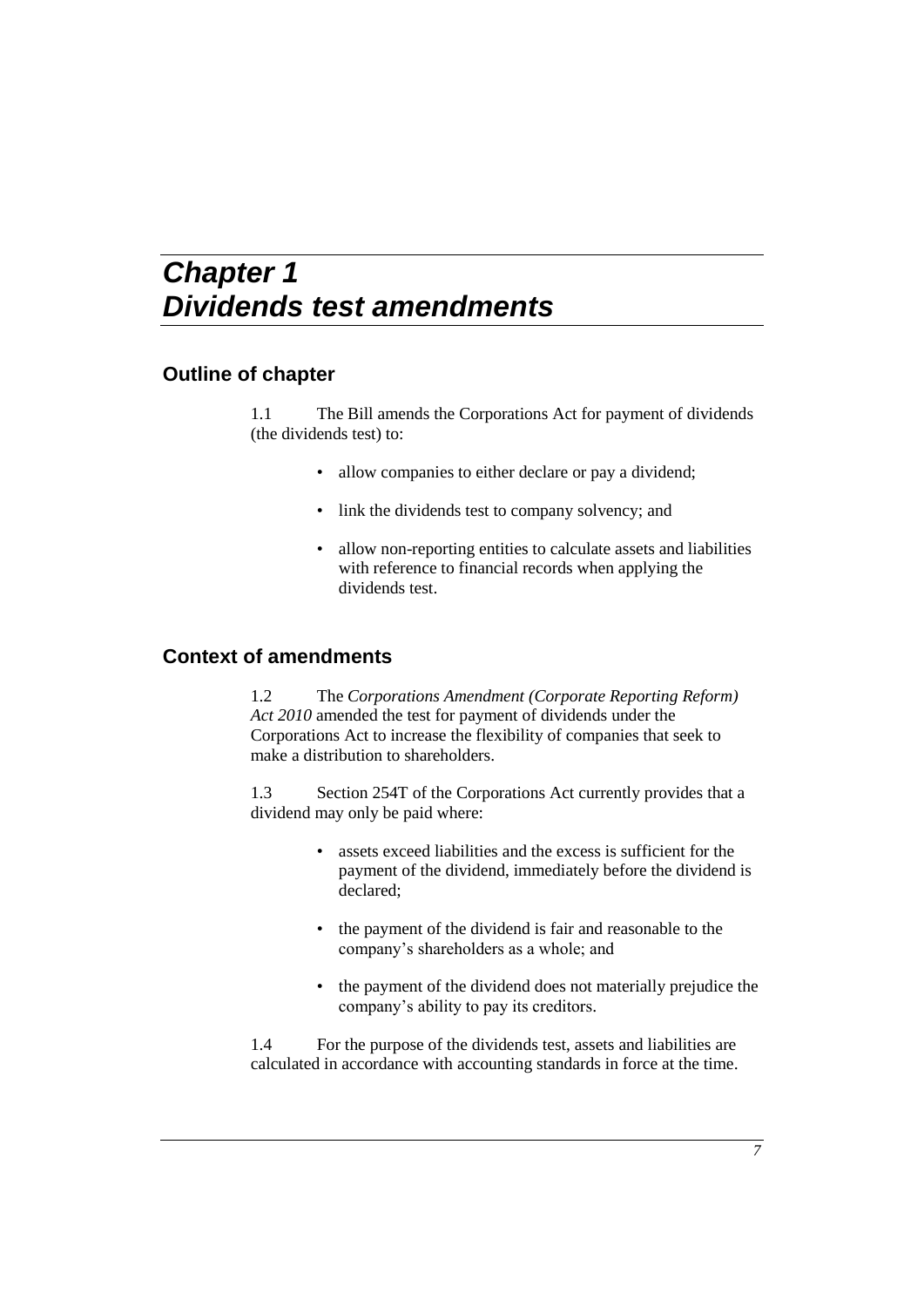1.5 Stakeholders have raised certain concerns about the current dividends test:

- The drafting of the current dividends test creates confusion about when the test should apply. The current drafting of the dividends test may require certain companies to apply the dividends test twice at both the time of declaration and the time of payment.
- The interaction with the Corporations Act capital maintenance provisions (Chapter 2J) remains unclear.
- The requirement for companies to calculate assets and liabilities with reference to accounting standards increases the regulatory burden on non-reporting entities that are not otherwise required to adhere to accounting standards.

1.6 Under the Corporations Act, companies may either declare or determine a dividend. Most companies determine dividends because of the flexibility it provides.

#### **Summary of new law**

1.7 The current dividends test will be repealed and replaced with a dividends test that allows companies to:

- either declare or determine a dividend, consistent with Corporations Act dividend provisions and company practice; and
- calculate assets and liabilities based on existing reporting requirements.

1.8 The application of the dividends test will depend upon whether companies elect to declare a dividend or pay a dividend. Where a company declares a dividend, the dividends test will apply immediately before declaration. Where a company determines and later pays a dividend without declaring it first, the dividends test will apply immediately before payment.

1.9 The new dividends test also requires directors to reasonably believe that the company will be solvent, immediately after the dividend is declared or paid.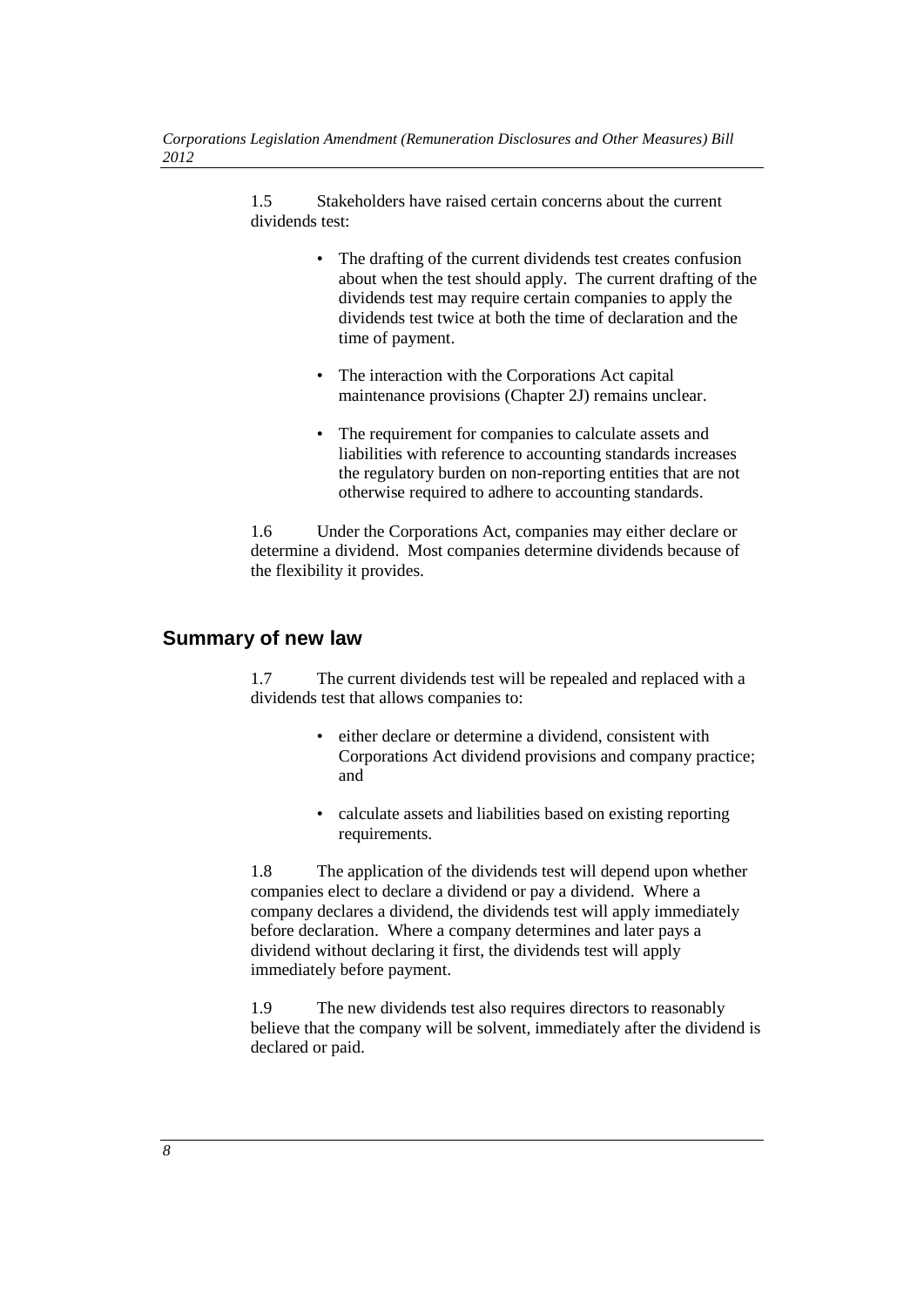1.10 The existing duty to prevent insolvent trading under section 588G of the Corporations Act is included as a note to the new dividends test.

# **Comparison of key features of new law and current law**

| New law                                                                                                                                                                                                         | <b>Current</b> law                                                                                                 |  |
|-----------------------------------------------------------------------------------------------------------------------------------------------------------------------------------------------------------------|--------------------------------------------------------------------------------------------------------------------|--|
| The company's assets exceed its<br>liabilities, and the excess is<br>sufficient for the payment of the<br>dividend.                                                                                             | The company's assets exceed its<br>liabilities and the excess is<br>sufficient for the payment of the<br>dividend. |  |
| The directors reasonably believe<br>that the company will be solvent<br>immediately after the dividend is<br>declared or paid.                                                                                  | The payment of the dividend does<br>not materially prejudice the<br>company's ability to pay its<br>creditors.     |  |
|                                                                                                                                                                                                                 | The payment of the dividend must<br>be fair and reasonable to the<br>company's shareholders as a<br>whole.         |  |
| <b>Timing</b>                                                                                                                                                                                                   |                                                                                                                    |  |
| A company must not declare a<br>dividend unless the dividends test<br>is applied immediately before<br>declaration.<br>Otherwise, a company must not<br>pay a dividend unless the<br>dividends test is applied, | A company must not pay a<br>dividend unless the dividends test<br>is met immediately before<br>declaration.        |  |
| immediately before payment.                                                                                                                                                                                     |                                                                                                                    |  |
| Calculation of assets and liabilities                                                                                                                                                                           |                                                                                                                    |  |
| Assets and liabilities are to be<br>calculated with reference to:<br>accounting standards where a<br>company is required to prepare<br>a financial report;<br>otherwise, the company's<br>financial records.    | Assets and liabilities are to be<br>calculated in accordance with<br>accounting standards in force at<br>the time. |  |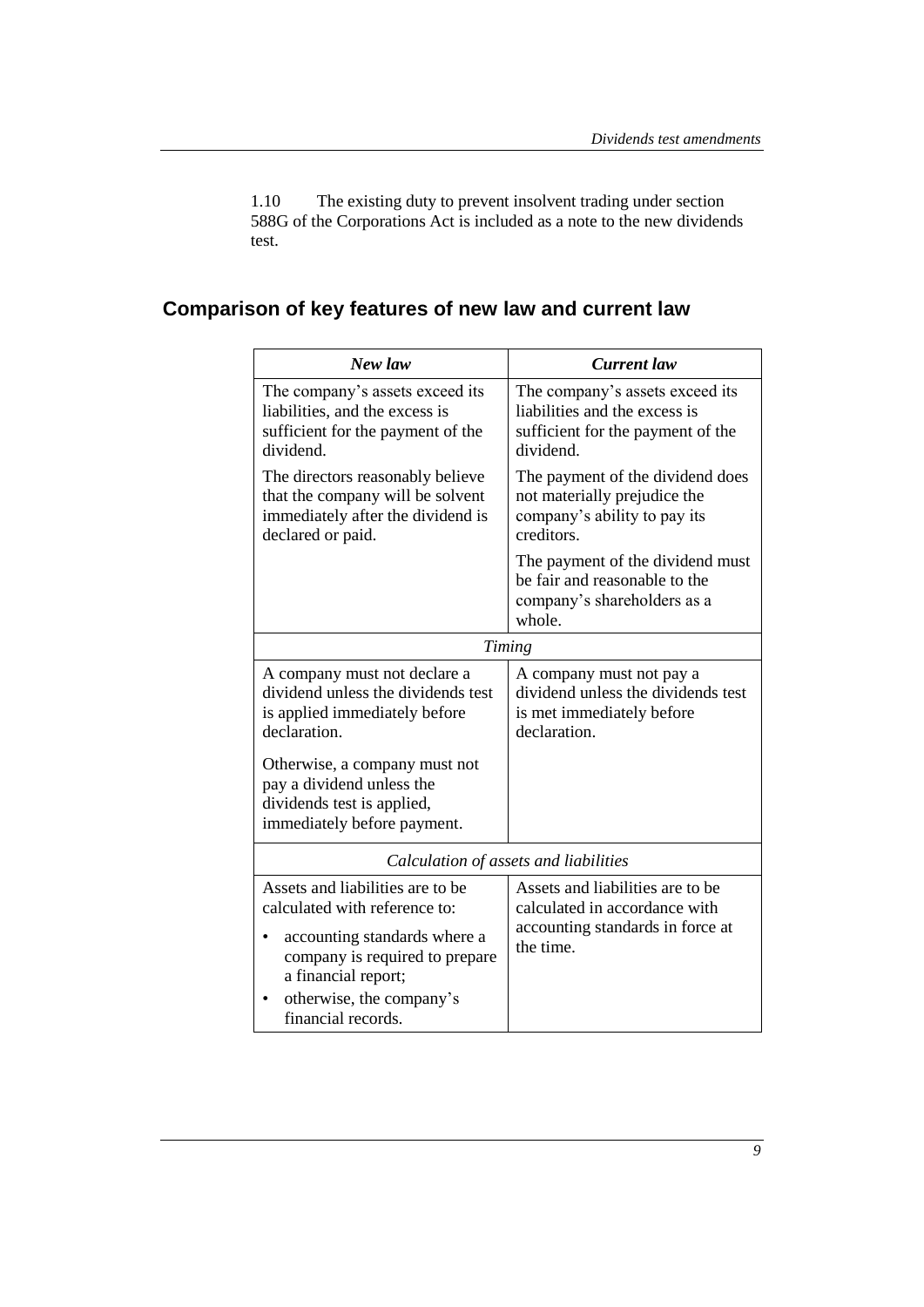## **Detailed explanation of new law**

1.11 The first limb of the new dividends test establishes an important safeguard by requiring companies to have sufficient assets in excess of their liabilities in order to pay the dividend.

1.12 The second limb of the new dividends test aligns the dividends test with existing Corporations Act company solvency requirements.

1.13 For the purposes of the dividends test, assets and liabilities are to be calculated:

- with reference to the accounting standards in force at that time, where a company is required to prepare a financial report;
- Otherwise, the most recent financial records of the company.

*[Schedule 1, Part 1- Amendments, item 3]*

1.14 The timing of the new dividends test aligns with Corporations Act provisions on when liabilities are incurred.

- In order to declare a dividend, the dividends test must be met immediately before the dividend is declared; and
- In order to pay a dividend without declaration, the dividends test must be met immediately before the dividend is paid.

1.15 Section 254V of the Corporations Act provides that a debt is incurred at the point where the dividend is declared; otherwise this debt is incurred upon payment of the dividend. The new dividends test will apply immediately before the point at which the company incurs a debt as a result of declaring or paying the dividend.

- The Corporations Act provides for dividends to be declared where the company has a constitution and it provides for the declaration of dividends.
- Stakeholders overwhelmingly supported the amendment of the dividends test to allow companies to satisfy the dividends test regardless of whether they determine or declare a dividend.

1.16 The new dividends test does not displace the existing requirements in relation to conducting share capital reductions and share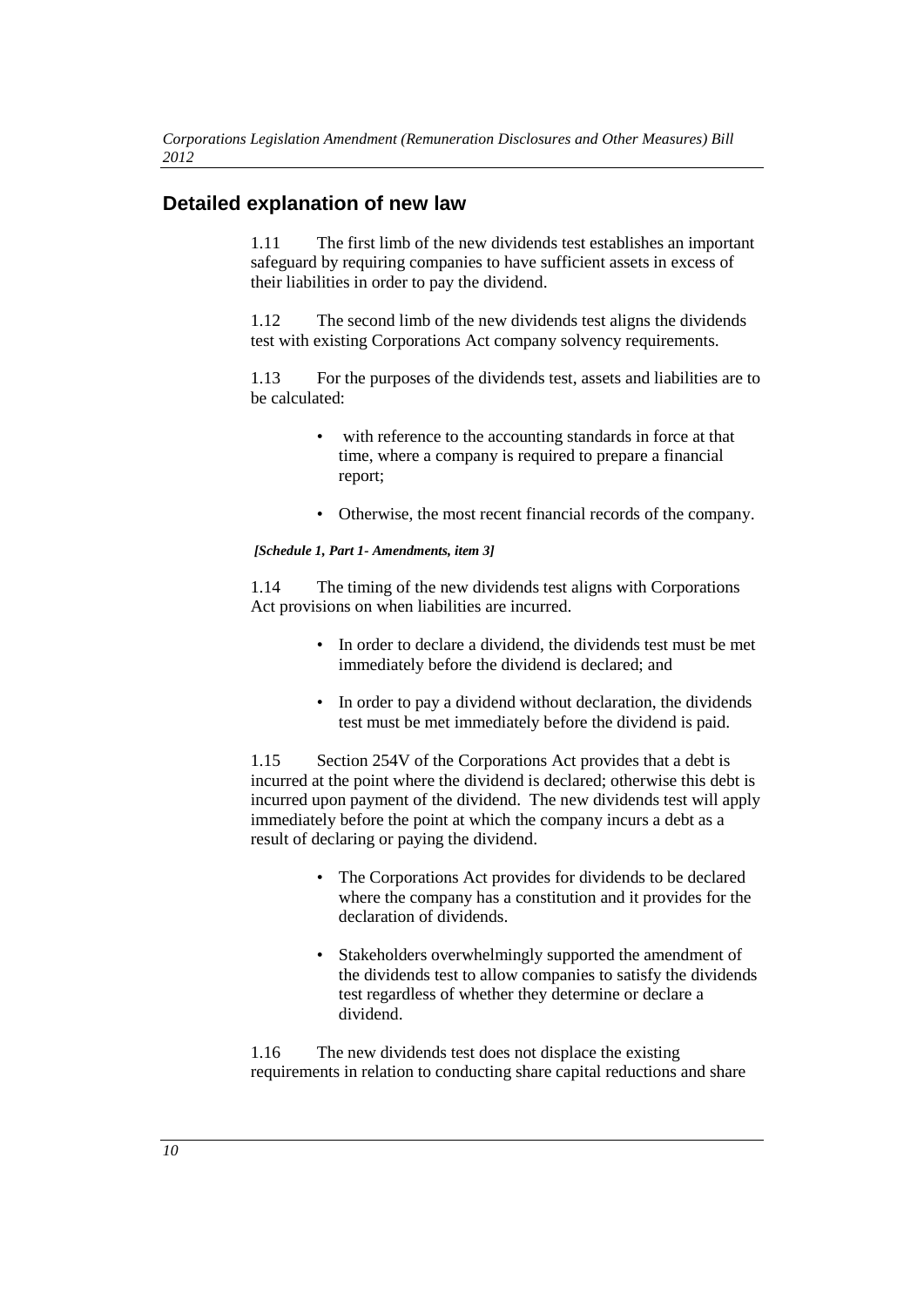buy-backs under Part 2J of the Corporations Act. These provisions will continue to apply under the new dividends test.

1.17 In addition to the requirements outlined above, companies may also be subject to additional regulatory requirements. For example, prudentially regulated entities must comply with regulatory requirements governing the payment of a dividend or reduction in capital. The proposal outlined above will in no way impact upon these more specific requirements, where applicable.

1.18 The dividends test will apply for the purposes of the Corporations Act only. The treatment of dividends under other legislation will continue to apply.

#### *Taxation Issues*

1.19 A central feature of the income tax law is that, to the extent that a company makes a distribution out of profits, that distribution is generally taxed as a dividend and may have franking credits attached to it. Otherwise, it is generally treated as a tax-deferred return of capital, and cannot have franking credits attached to it. A number of integrity provisions in the income tax law reinforce this principle.

1.20 The new dividends test is not designed to change taxation arrangements for dividends.

#### *Companies not required to prepare an audited financial report*

1.21 If a company is not required to prepare a financial report in accordance with accounting standards (for example, because it is a small proprietary company), then the first limb of the test which requires assets to exceed liabilities by the amount of the payment can be satisfied by reference to the financial records that are required to be kept under section 286 of the Corporations Act.

#### **Commencement provisions**

1.22 The new law will apply from the day the Act receives the Royal Assent.

1.23 Where a company declares a dividend that has not been paid prior to the commencement of the new law, the current law will continue to apply.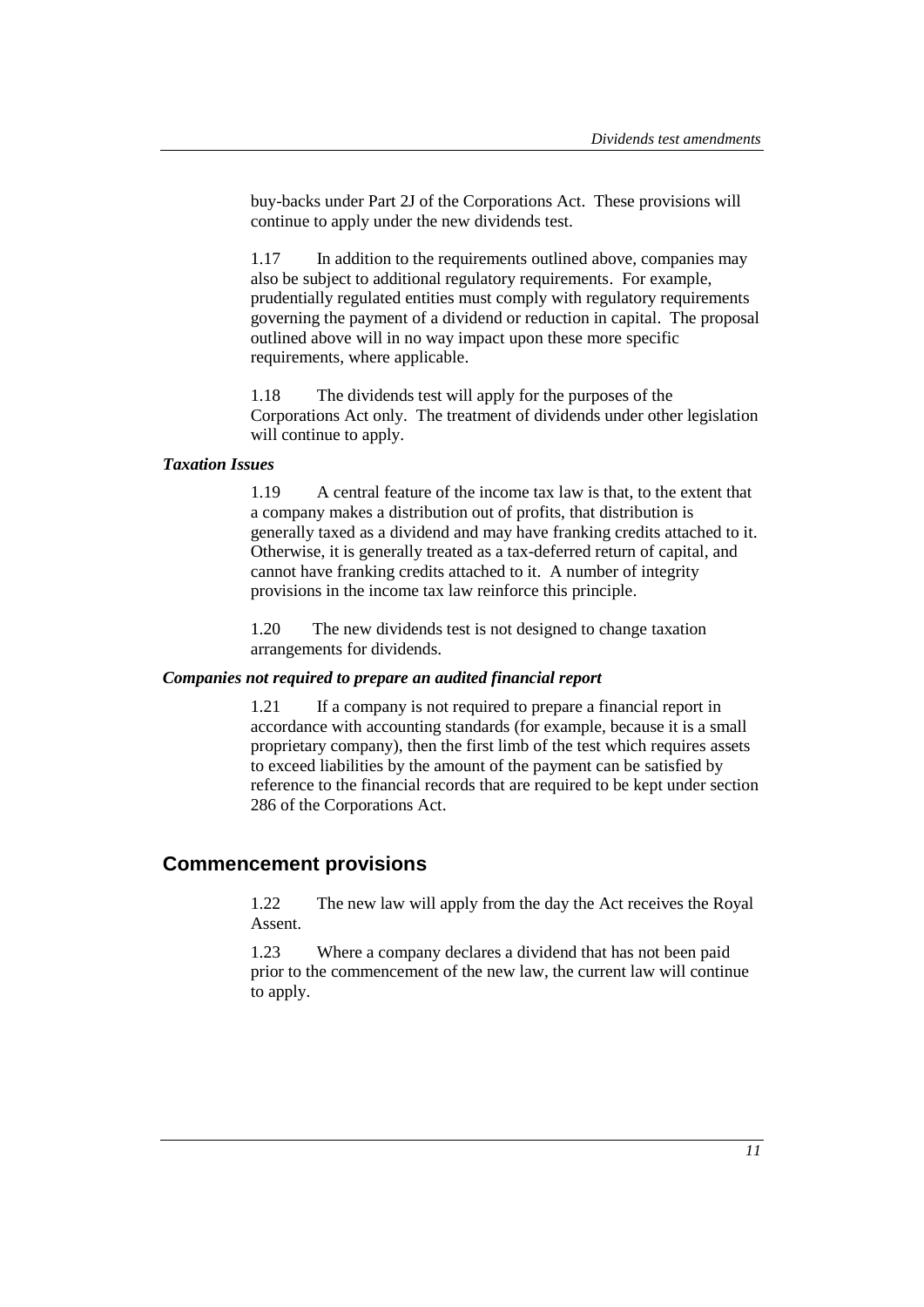# **Consequential amendments**

1.24 Consequential amendments to other provisions that currently refer to the dividends test are made to Part 1.5 of the Corporations Act.

*[Schedule 1, Part 1- Amendments, item 2]*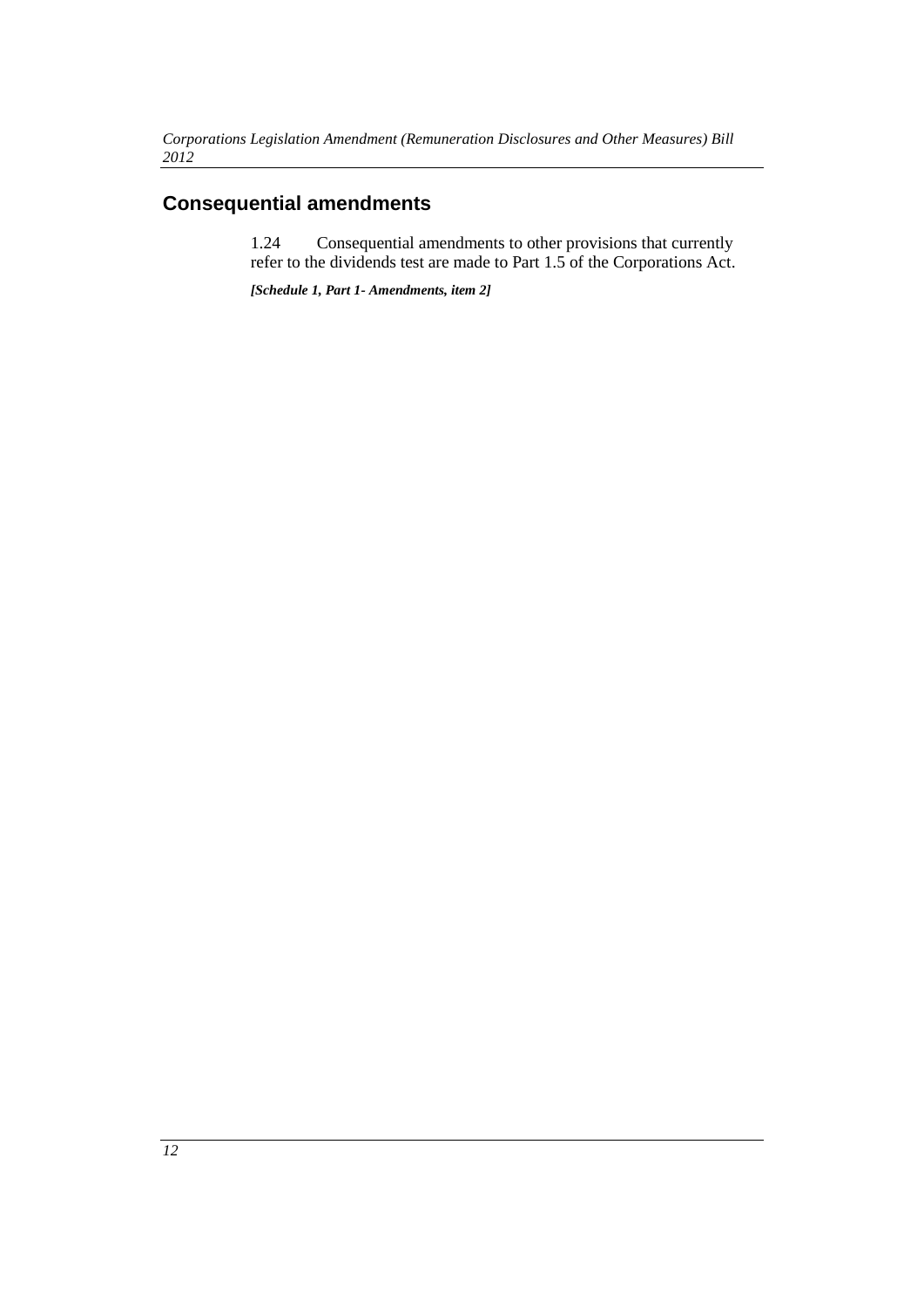# *Chapter 2 Improving disclosure requirements in the remuneration report*

### **Outline of chapter**

2.1 The Bill will amend the Corporations Act to improve disclosure requirements in the remuneration report by:

- requiring listed disclosing companies to include in the remuneration report a general description of their remuneration governance framework;
- removing the requirement to disclose the value of lapsed options, instead requiring companies to disclose the number of lapsed options and the year which the lapsed options were granted;
- requiring the disclosure of details of all payments made to key management personnel (KMP) upon their retirement from the company; and
- requiring listed disclosing companies to disclose for each KMP:
	- (a) the amount that was granted before the financial year and paid to the person during the financial year;
	- (b) the amount that was granted and paid during the financial year; and
	- (c) the amount that was granted but not yet paid during the financial year.

### **Context of amendments**

2.2 Section 300A of the Corporations Act requires the directors' report for the financial year of a listed entity to include a remuneration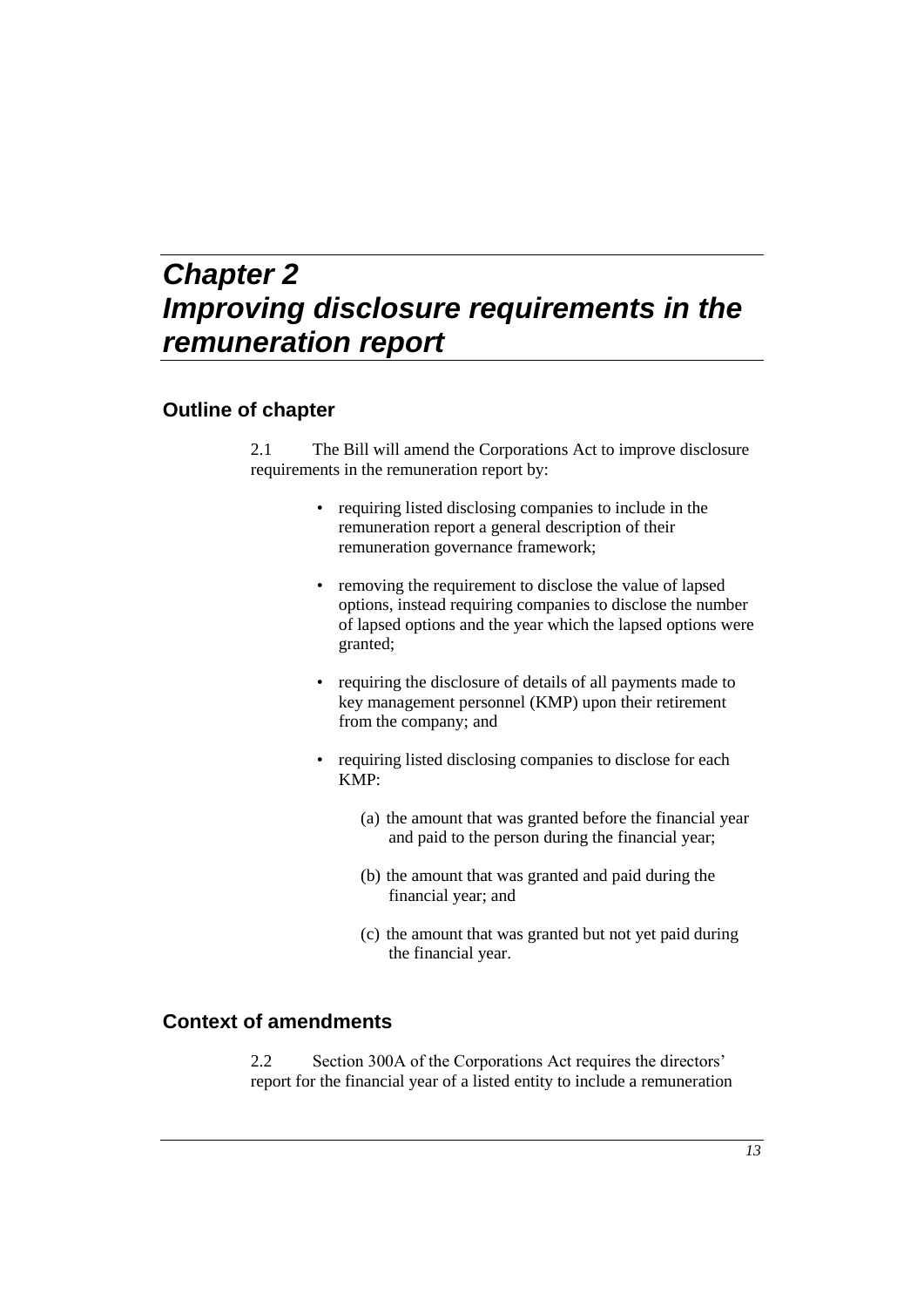report for the KMP to be set out in a separate and clearly identified section.

2.3 The Government asked CAMAC in May 2010 to examine the existing reporting requirements contained in section 300A of the Corporations Act and related regulations and identify areas where the legislation could be revised in order to reduce its complexity and more effectively meet the needs of shareholders and companies.

2.4 The Government also asked CAMAC to make recommendations on how best to revise the legislative architecture behind remuneration reports. This chapter of the Bill implements the recommendations accepted by the Government.

## **Summary of new law**

2.5 The Corporations Act will be amended to require listed disclosing entities to include in the remuneration report a general description of their remuneration governance framework, to the extent that it is otherwise not disclosed elsewhere in the annual report. The remuneration governance framework is a description of the company's process for determining the remuneration of KMP.

#### *[Schedule 1, Part 1- Amendments, item 4]*

2.6 The requirement to disclose the value of lapsed options and the requirement to disclose the percentage of the value of the KMP's remuneration that consists of options will be removed. Instead, listed disclosing entities will now be required to disclose the number of lapsed options and the year which the lapsed options were granted.

#### *[Schedule 1, Part 1- Amendments, items 6 & 7]*

2.7 Listed disclosing companies will be required to disclose details of any payments made to all KMP upon their retirement that reflects statutory and other accumulated payments, paid specifically for termination, and a summary of post-severance arrangements.

#### *[Schedule 1, Part 1- Amendments, item 8]*

2.8 Listed disclosing companies will be required to disclose for each KMP:

> • the amount that was granted before the financial year and paid during the financial year;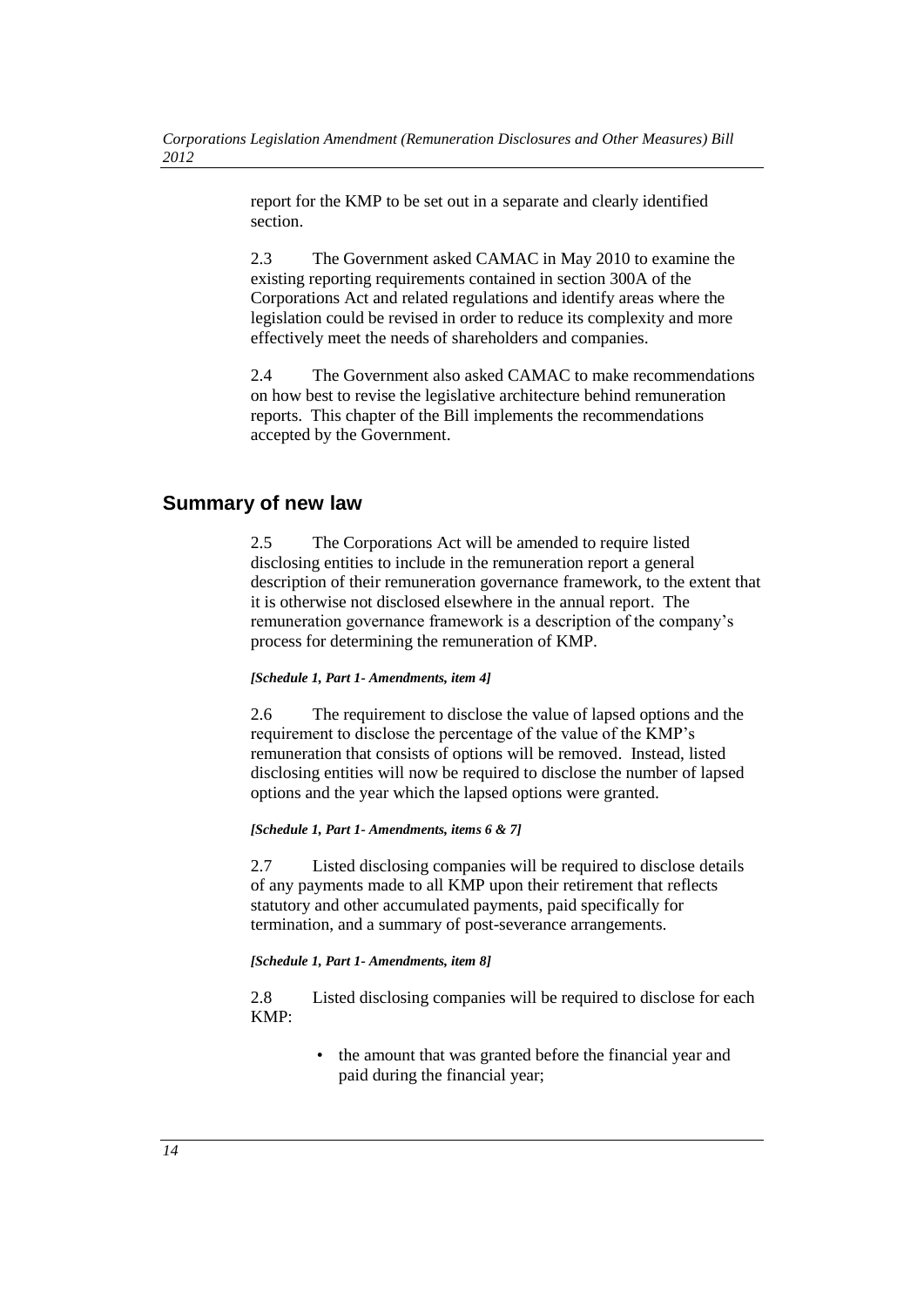- the amount that was granted and paid during the financial year; and
- the amount that was granted but not yet paid during the financial year.

*[Schedule 1, Part 1- Amendments, item 5]*

# **Comparison of key features of new law and current law**

| New law                                                                                                                                                                                                                                                                                                                                                                                                                                                                       | Current law                                                                                                                                                                                                                                                                                                                                            |  |  |
|-------------------------------------------------------------------------------------------------------------------------------------------------------------------------------------------------------------------------------------------------------------------------------------------------------------------------------------------------------------------------------------------------------------------------------------------------------------------------------|--------------------------------------------------------------------------------------------------------------------------------------------------------------------------------------------------------------------------------------------------------------------------------------------------------------------------------------------------------|--|--|
| Remuneration governance framework                                                                                                                                                                                                                                                                                                                                                                                                                                             |                                                                                                                                                                                                                                                                                                                                                        |  |  |
| Listed disclosing companies will<br>be required to include in the<br>remuneration report a general<br>description of their remuneration<br>governance framework, to the<br>extent that it is not otherwise<br>disclosed in the annual report.<br>The remuneration governance<br>framework is a description of the<br>company's process for                                                                                                                                    | There is no requirement for<br>disclosing entities to provide a<br>description of their remuneration<br>governance framework.<br>However, certain disclosures may<br>already be required, for example,<br>requirements to disclose details<br>relating to remuneration<br>consultants<br>The ASX Corporate Governance                                  |  |  |
| determining the remuneration of<br>KMP.                                                                                                                                                                                                                                                                                                                                                                                                                                       | Principles also contains additional<br>disclosures.                                                                                                                                                                                                                                                                                                    |  |  |
| <i><b>Options</b></i>                                                                                                                                                                                                                                                                                                                                                                                                                                                         |                                                                                                                                                                                                                                                                                                                                                        |  |  |
| For any options that have lapsed<br>in the current financial year, listed<br>disclosing companies will need to<br>disclose the year in which they<br>were granted. The requirement to<br>disclose the value of the lapsed<br>options will be removed from the<br>Corporations Act.<br>The obligation in section<br>$300A(1)(e)(vi)$ will be removed<br>given that Item 15 of the<br>Corporations Regulation 2M.3.03<br>adequately requires disclosure of<br>this information. | Section 300A(1)(e)(iv) provides<br>that disclosing entities must<br>disclose, for each KMP, any<br>options that have lapsed in the<br>current financial year, and the<br>value of the options.<br>Section $300A(1)(e)(vi)$ requires<br>the disclosure of, for each KMP,<br>the percentage of the value of<br>remuneration that consists of<br>options. |  |  |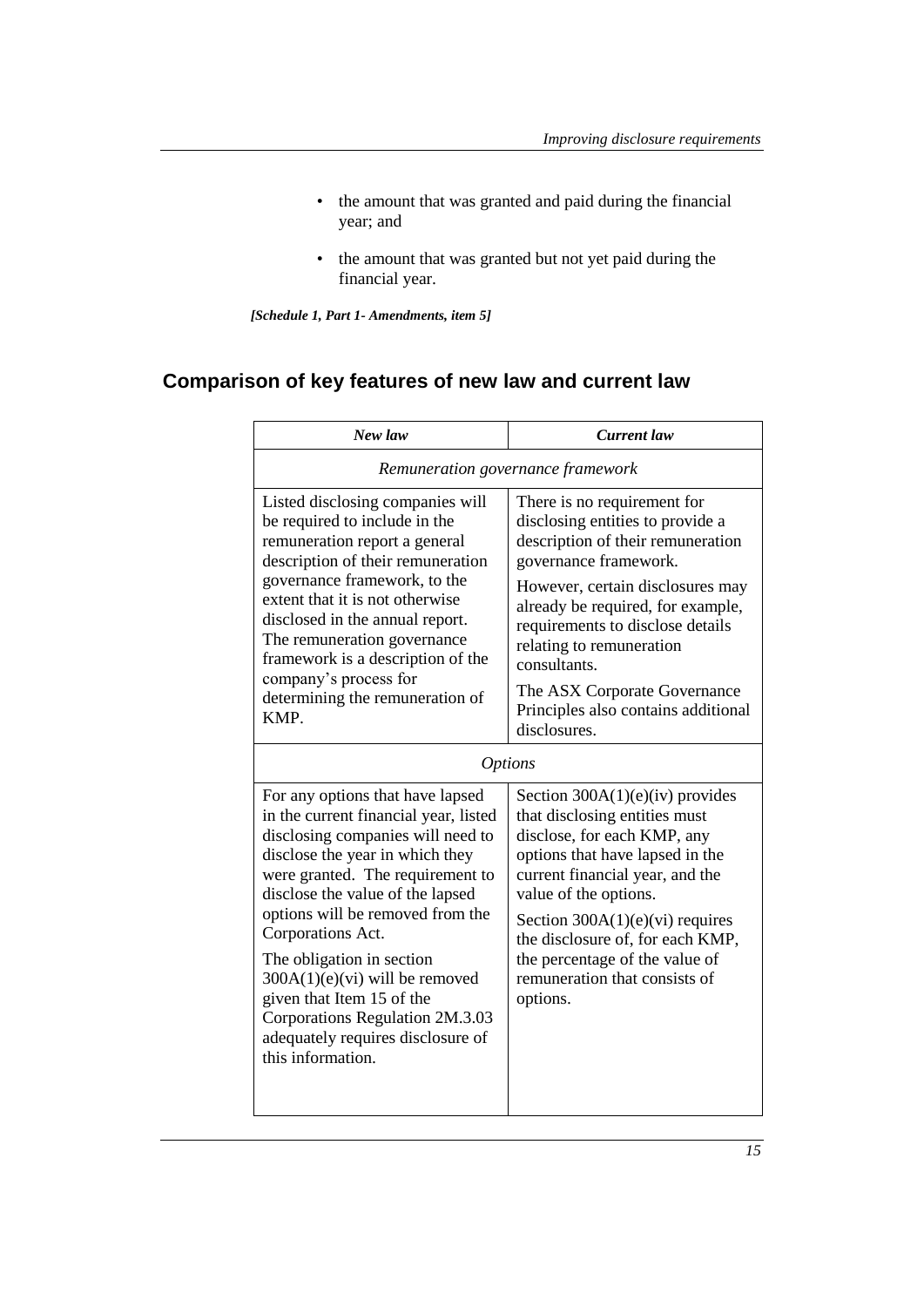|                                                                                                                                                                                                                                                                                                                                                                                                                     | Item 15 of Corporations<br>Regulation 2M.3.03 requires<br>disclosure of the number and<br>value of any options that have<br>been granted during the reporting<br>period and the number that have<br>vested during that period.                                                                                                                                                                                              |
|---------------------------------------------------------------------------------------------------------------------------------------------------------------------------------------------------------------------------------------------------------------------------------------------------------------------------------------------------------------------------------------------------------------------|-----------------------------------------------------------------------------------------------------------------------------------------------------------------------------------------------------------------------------------------------------------------------------------------------------------------------------------------------------------------------------------------------------------------------------|
|                                                                                                                                                                                                                                                                                                                                                                                                                     | Benefits on termination                                                                                                                                                                                                                                                                                                                                                                                                     |
| Listed disclosing companies will<br>be required to disclose all<br>payments made to KMP upon<br>their retirement or termination<br>from the company.<br>In particular, the remuneration<br>report should disclose amounts<br>paid on termination that reflect<br>statutory and other accumulated<br>payments, amounts paid<br>specifically for termination, and a<br>summary of any post-severance<br>arrangements. | Section $300A(1)(e)(vi)$ requires<br>disclosure of termination benefits<br>provided for under a contract of<br>employment. It does not cover<br>non-contractual payments on<br>termination, and does not cover an<br>arrangement where the departing<br>director and executive provides<br>consultancy services post<br>termination. It does not require<br>distinct elements of the payment<br>to be separately disclosed. |
|                                                                                                                                                                                                                                                                                                                                                                                                                     | Remuneration outcomes                                                                                                                                                                                                                                                                                                                                                                                                       |
| Listed disclosing companies will<br>be required to disclose, for each<br>KMP:                                                                                                                                                                                                                                                                                                                                       | There is currently no requirement<br>governing how remuneration to<br>KMP should be disclosed.                                                                                                                                                                                                                                                                                                                              |
| the amount that was granted<br>before the start of the year and<br>paid during the year;                                                                                                                                                                                                                                                                                                                            |                                                                                                                                                                                                                                                                                                                                                                                                                             |
| the amount that was granted<br>$\bullet$<br>and paid during the year; and                                                                                                                                                                                                                                                                                                                                           |                                                                                                                                                                                                                                                                                                                                                                                                                             |
| the amount granted but not yet<br>paid during the year.                                                                                                                                                                                                                                                                                                                                                             |                                                                                                                                                                                                                                                                                                                                                                                                                             |

*Corporations Legislation Amendment (Remuneration Disclosures and Other Measures) Bill 2012*

# **Detailed explanation of new law**

#### *Remuneration governance framework*

2.9 Section 300A of the Corporations Act will be amended to require listed disclosing companies to include in the remuneration report a general description of their remuneration governance framework.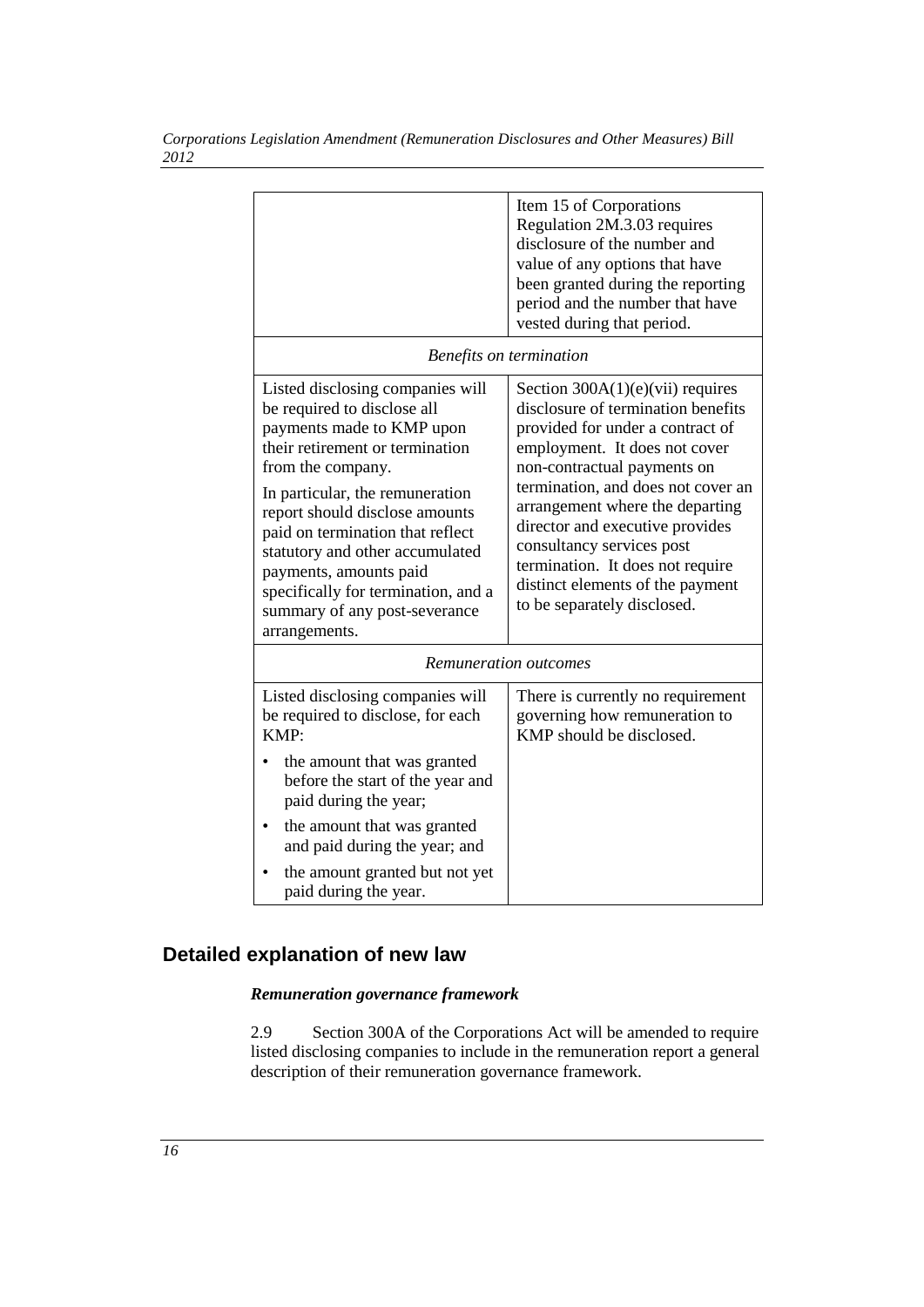2.10 The remuneration governance framework should include a description of the company's processes for determining remuneration to the KMP.

2.11 If details of the remuneration governance framework are set out elsewhere in the annual report, a cross reference should be provided in the remuneration governance framework section of the remuneration report.

2.12 CAMAC concluded in its report that it is not necessary to legislate specific details that would be required to be disclosed as part of the remuneration governance framework.

2.13 Possible disclosures that could be included in the description of the remuneration governance framework include:

- qualifications and experience of each member of a company's remuneration committee;
- length of time the Chair of the committee has served in that capacity;
- changes in the composition of the committee since the last remuneration report;
- management advice to the committee;
- conflicts of interest that may have arisen and how they were managed; and
- general 'wrap up' information, namely any other information that a shareholder would reasonably require to make an informed assessment of the remuneration governance framework of the company.

#### *Options*

2.14 Section 300A(1)(e)(iv) requires disclosure of the value of options that were held by KMP and lapsed during the reporting year because a condition required for the options to vest was not satisfied.

2.15 Submissions to CAMAC found this disclosure requirement to be of limited use to shareholders.

2.16 Instead of reporting the value of lapsed stock options, listed disclosing companies will now be required to disclose the number of lapsed options and the year in which the lapsed options were granted.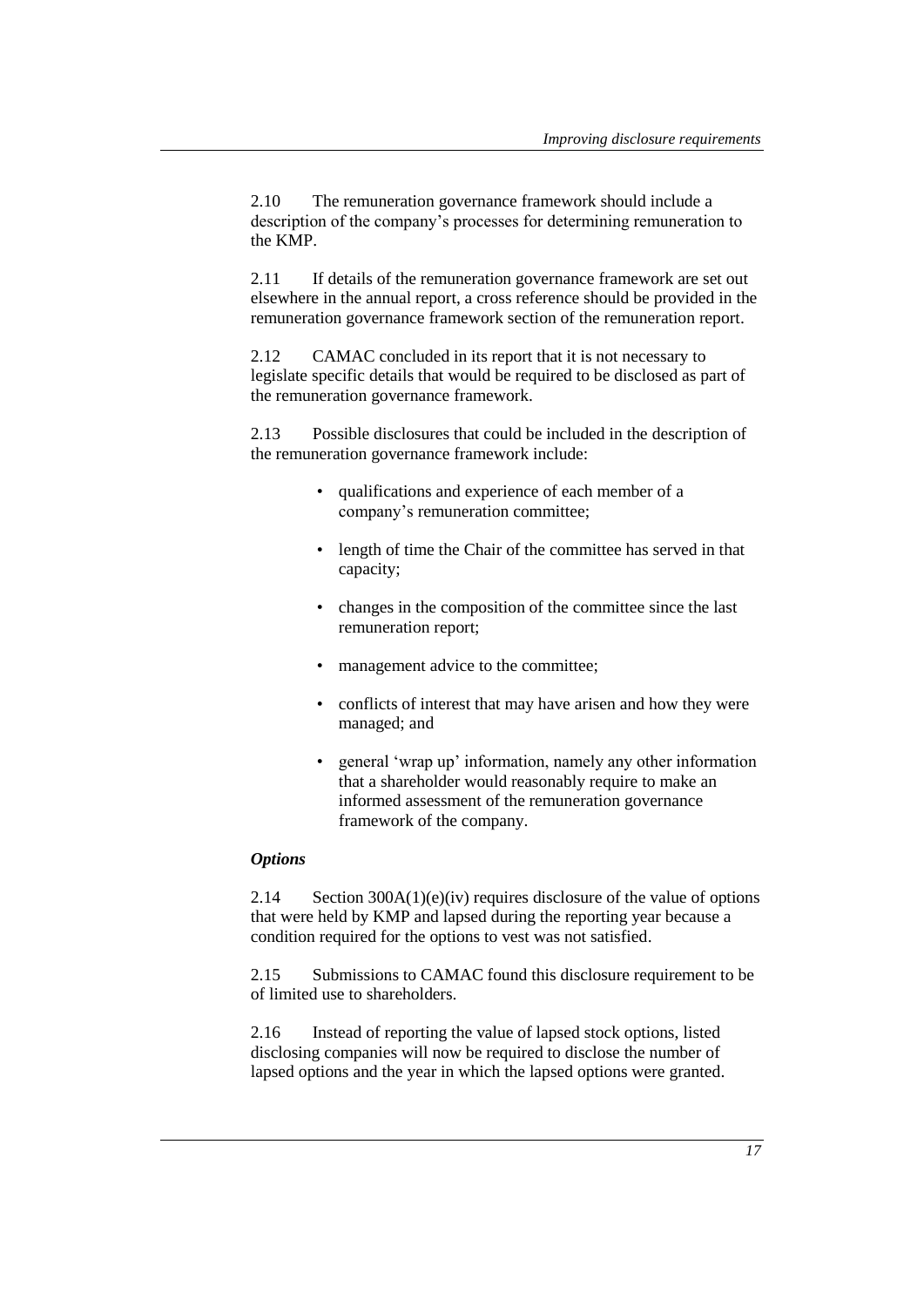2.17 The requirement to disclose the percentage of the value of remuneration that consists of options will also be removed from the Corporations Act. Item 15 of Corporations Regulations 2M.3.03 already requires disclosure of the number and value of any options that have been granted during the reporting period and the number of options that have vested during that period.

#### *Benefits on termination*

2.18 Subparagraph 300A(1)(e)(vii) provides that, if a member of the KMP is employed by the company under contract, the remuneration report must disclose the duration of the contract, the periods of notice required to terminate the contract, and the termination payments provided for under the contract.

2.19 In addition, *Corporations Regulations 2001 2M.3.03(1) Item 9* requires the disclosure of that person's termination benefits.

2.20 However, questions arise as to the adequacy of the coverage of these disclosure requirements. The legislation currently does not cover non-contractual payments on termination. This may include a discretionary payment, gratuitous bonus or a settlement payment in relation to a dispute over the person's termination. It also does not cover an arrangement where a departing director or executive provides consultancy services post termination.

2.21 Section 300A will now include an additional requirement to disclose details of amounts paid that reflect statutory and other accumulated payments, amounts paid specifically for termination, and a summary of post-severance arrangements, made to all KMP upon their retirement or termination.

2.22 The definition of *benefit* in relation to termination payments is provided in section 200A of the Corporations Act. Details of any benefits that are given in connection with the KMP's termination must be disclosed.

2.23 Section 300A(1)(ea)(i) will apply where failure to provide a benefit to KMP would constitute in a contravention of the law (Australian law or elsewhere). This will cover details of any benefits paid that reflect statutory and other accumulated payments (for instance, annual and long service leave and superannuation payments).

2.24 Section 300A(1)(ea)(ii) will cover details of any benefits not covered in Section 300A(1)(ea)(i). This may include: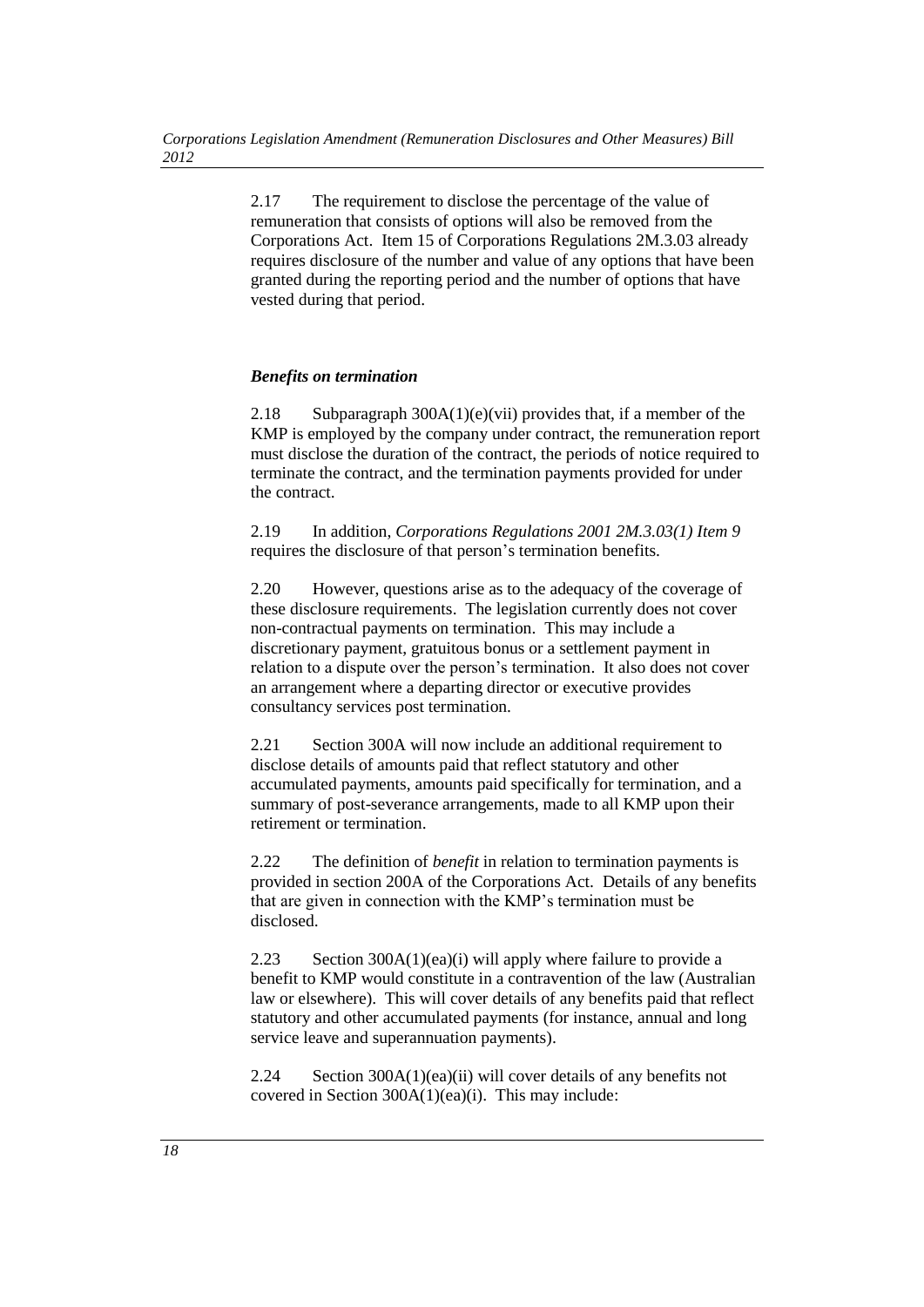- payments in settlement of, or in consequence of, potential or actual dispute over dismissal; and/or
- gratuitous and other discretionary payments.

2.25 Section 300A(1)(ea)(iii) requires disclosure of details of any benefits given to, or benefits that will be given to KMP following their retirement from the company. Disclosure will be required where the board enters into arrangements with a departing KMP to provide consultancy or other services to the company in the future.

#### *Remuneration outcomes*

2.26 Listed disclosing companies will now be required to disclose remuneration for each KMP in three separate categories.

2.27 Listed disclosing companies will be required to disclose the amount of remuneration that was granted before the financial year and paid during the financial year. This will be required regardless of whether the performance period is longer than a year.

2.28 The **amount** that is disclosed will be the amount that is paid to KMP.

*[Schedule 1, Part 1, Section 300A(1)(ca)(i)]* 

2.29 Listed disclosing companies will be required to disclose the amount that was granted and paid during the financial year.

*[Schedule 1, Part 1, Section 300A(1)(ca)(ii)]* 

2.30 Listed disclosing companies will be required to disclose the amount that was granted but not yet paid during the financial year.

*[Schedule 1, Part 1, Section 300A(1)(ca)(iii)]* 

2.31 Presenting information in this way will assist shareholders to distinguish clearly between present pay, future pay, and pay that has been received due to past pay being crystallised.

2.32 This will mean listed disclosing companies will now report what is realised pay for KMP.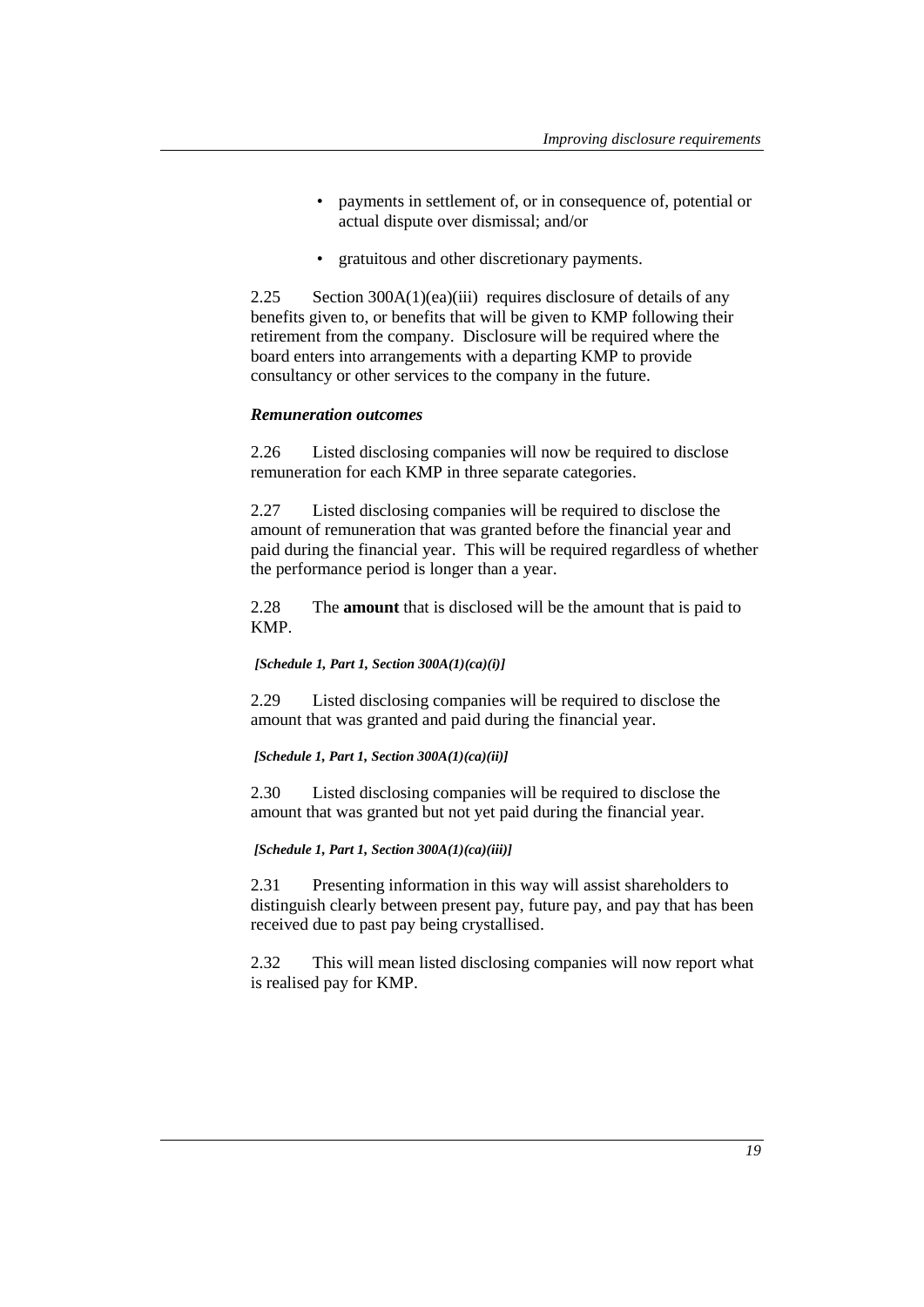# **Application and transitional provisions**

2.33 The new law will apply to directors' reports for a financial year beginning on or after 1 July 2013.

2.34 This legislation applies to listed disclosing companies that are required to produce a remuneration report.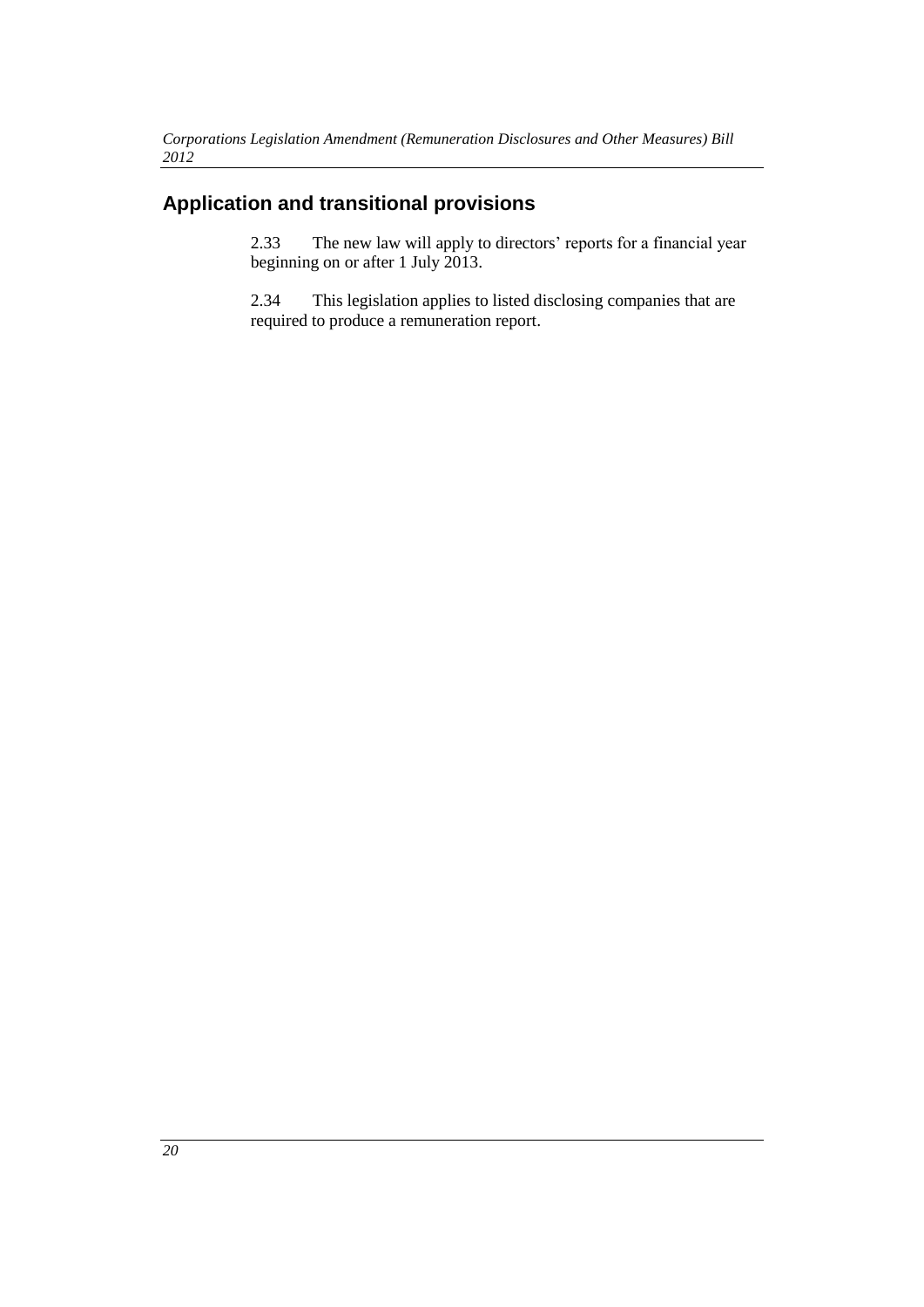# *Chapter 3 Clawback of remuneration*

#### **Outline of chapter**

3.1 The Bill amends the Corporations Act by requiring listed disclosing companies whose financial statements have been materially misstated to disclose whether any overpaid remuneration to KMP has been 'clawed-back', and if not, to provide an explanation.

### **Context of amendments**

3.2 In order to align shareholder and managerial interests, many companies have performance-based remuneration for their KMP that generally consists of both fixed pay and variable pay. This remuneration structure is dependent on both financial and non-financial performance indicators.

3.3 Therefore, amounts paid to KMP are often directly linked to figures contained within the financial statements.

3.4 When a financial statement is subsequently found to be materially misstated or have a material omission, there is a possibility that KMP have been overpaid.

3.5 Material misstatements or omissions in the financial statements can occur either through deliberate misconduct or unintentional error, and may be large enough to influence the decision making of investors and other stakeholders. For example, the company's share price may be artificially inflated due to the misstated financial information, resulting in larger bonuses for the directors or executives.

3.6 Currently, there is no legislative requirement for a company to disclose whether they have clawed-back remuneration in situations where material misstatements or omissions have led to KMP being overpaid.

3.7 The current framework lacks transparency as shareholders have limited means to express their views or take action without adequate disclosures regarding a company's clawback policy.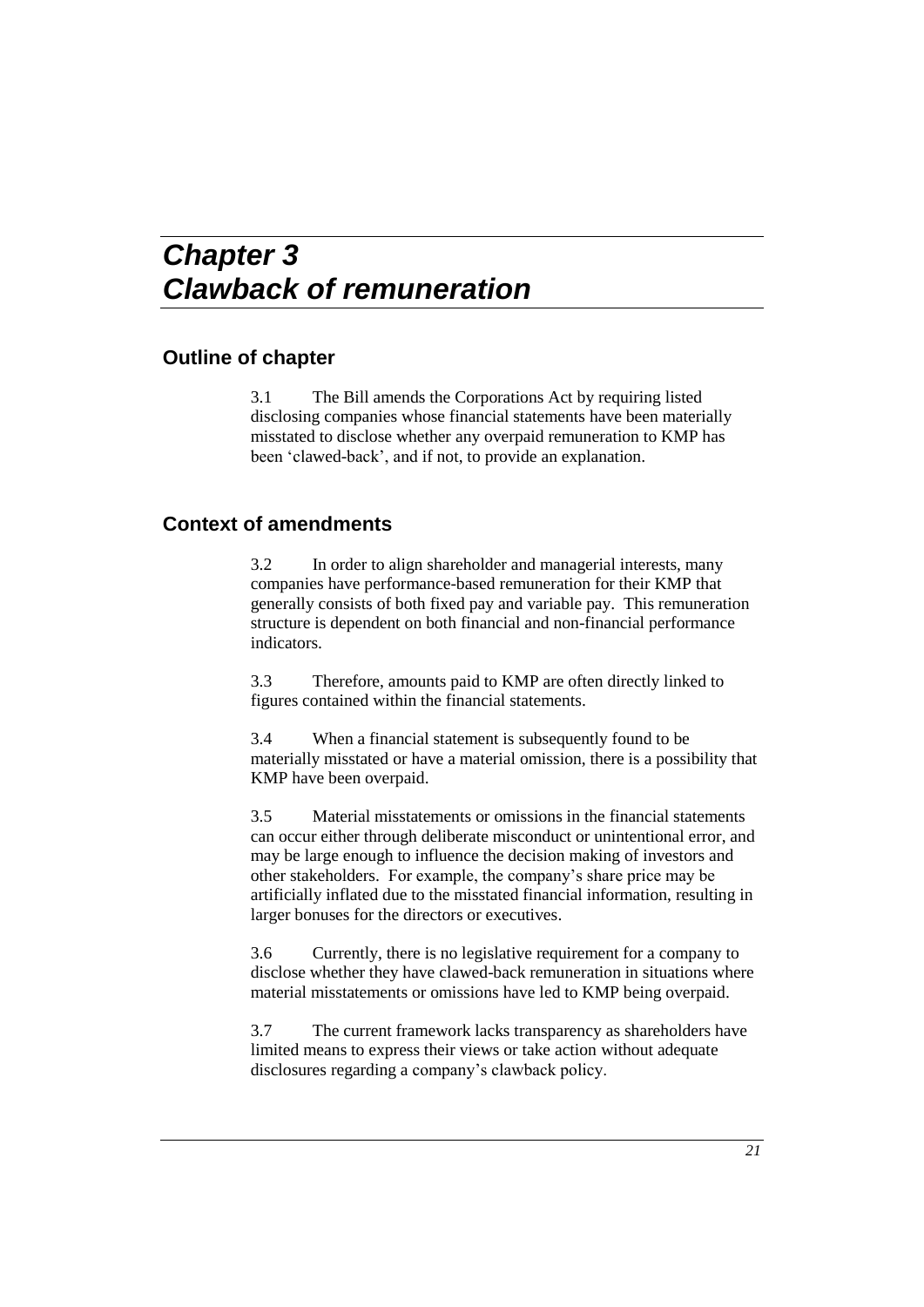3.8 This legislation introduces a disclosure requirement for a company's clawback policy. However, the choice to clawback remuneration remains with the board.

3.9 Should shareholders remain unsatisfied by a company's clawback policy, they have the ability to hold the board accountable through the 'two-strikes' test. The 'two-strikes' test provides a mechanism for shareholders to 'spill' the board of directors, if a company does not adequately respond to shareholders' concerns on remuneration over two consecutive years.

3.10 The introduction of a requirement to disclose a company's clawback policy may deter KMPs from intentionally misstating a company's financial statements to boost performance-based remuneration as the board is likely to clawback any excess remuneration as a result of the misstatement.

3.11 As disclosure is conditional on the occurrence of material misstatements, administrative costs associated with additional disclosures would be minimised.

3.12 The discussion paper '*The clawback of executive remuneration where financial statements are materially misstated'* was released by the Government in December 2010 seeking public comments on how clawback can be implemented. The consultation closed on 30 March 2011.

3.13 The majority of submissions were opposed to adopting a prescriptive approach in relation to clawing-back remuneration, and indicated a preference for a principles-based approach.

### **Summary of new law**

3.14 The new rules apply to listed disclosing companies who become aware, during the financial year, of material misstatements in any of their three previous financial statements.

3.15 These companies must disclose in their current year remuneration report whether any overpayment to KMP as a result of the misstatement has been or will be clawed-back.

3.16 If no remuneration has been clawed-back, an explanation must be provided.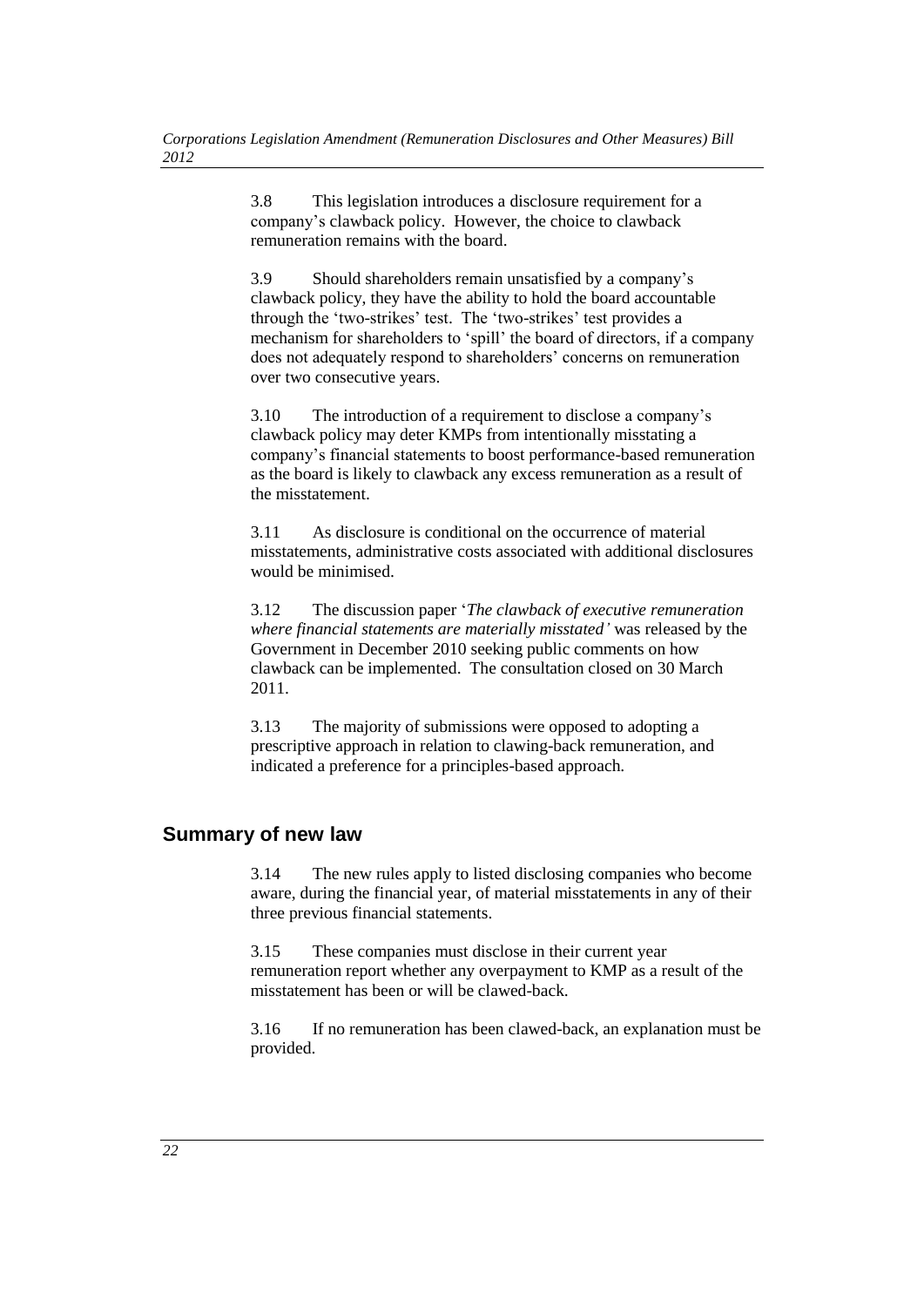**Example 1.1**

**Marcus is paid \$1,500,000 in 2012 as the Chief Executive Officer at McKillop Ltd. His payment included a \$500,000 fixed income component and a \$1,000,000 variable component based on the financial performance of McKillop Ltd. Marcus's variable income component includes 10% of any reported profit made by McKillop Ltd in 2012. The \$10,000,000 profit made by McKillop Ltd in 2012, entitled Marcus to a \$1,000,000 bonus in 2012.** 

**In 2013, McKillop Ltd becomes aware of material misstatement in the financial statements of 2012, reducing their reported profit down to \$0 in 2012. McKillop Ltd will be required to disclose whether any of the excess \$1,000,000 paid to Marcus in 2012 has been, or will be clawed-back, in the 2013 Remuneration report. If the excess will not be clawed-back, an explanation must be provided in the remuneration report.**

### **Comparison of key features of new law and current law**

| New law                                                                                                                                                                                                                                                                                                                                                                                                                      | <b>Current</b> law                                                                                                                                       |
|------------------------------------------------------------------------------------------------------------------------------------------------------------------------------------------------------------------------------------------------------------------------------------------------------------------------------------------------------------------------------------------------------------------------------|----------------------------------------------------------------------------------------------------------------------------------------------------------|
| Listed disclosing companies who<br>become aware during the financial<br>year of material misstatements in<br>any of their three previous<br>financial statements must disclose<br>in the remuneration report<br>whether any overpaid<br>remuneration paid to KMP as a<br>result of the misstatement has<br>been or will be clawed-back. If<br>no remuneration has been clawed-<br>back, an explanation must be.<br>provided. | There is no provision for<br>disclosing entities to disclose their<br>clawback policy in the event of<br>material misstatements in<br>financial reports. |

#### **Detailed explanation of new law**

- 3.17 Under the new law, if a company:
	- becomes aware during the current financial year of any material misstatements or omissions in any of their previous three financial statements; and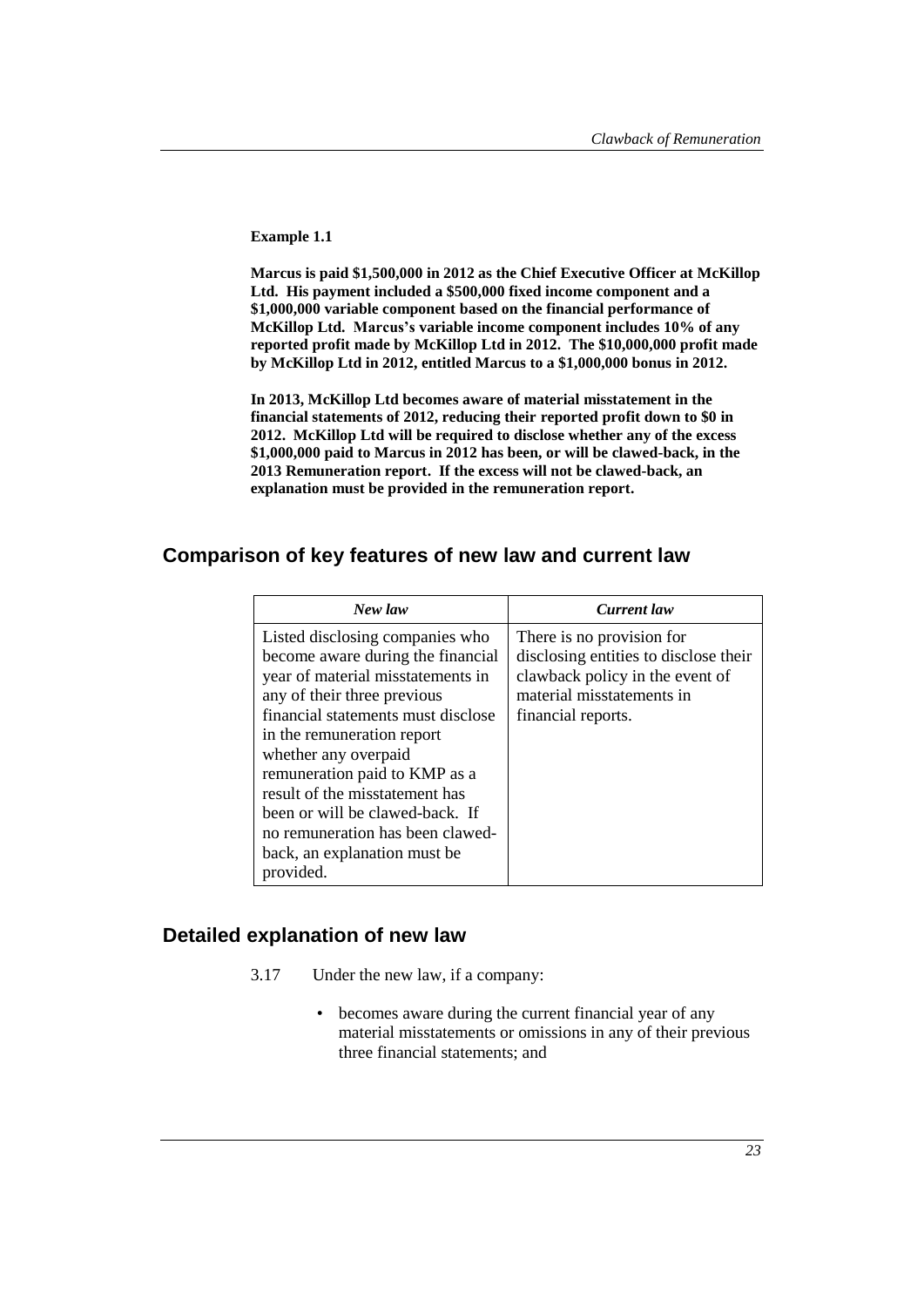- that misstatement or omission leads to a KMP being overpaid; then
- that company must disclose whether the overpayment to KMP has been, or will be, clawed-back; or if the overpayment has not been, and will not be, clawed-back, an explanation must be provided in the remuneration report.

#### *[Schedule 1, Part 1- Amendments, item 9]*

3.18 This requirement will only be triggered if the company becomes aware of a material misstatement or omission in the financial statements of the entity in any of the previous three financial years.

3.19 If no material misstatement or omission is made, the company will not be required to disclose their clawback policy.

3.20 The company will only be required to disclose the clawback of remuneration in the financial year they become aware of the material misstatement or omission. Beyond this year, future clawback disclosures for the same material misstatement will not be required, regardless of whether that material misstatement is still within the previous three financial statements.

3.21 Further clawback disclosures will only be triggered by other material misstatements or omissions.

3.22 The materiality of misstatement or omission refers to the concept of materiality in the accounting standards.

> • *Omissions or misstatements of items are material if they could, individually or collectively, influence the economic decisions of users taken on the basis of the financial statements. Materiality depends on the size and nature of the omission or misstatement judged in the surrounding circumstances. The size or nature of the item, or a combination of both, could be the determining factor*

*[Schedule 1, Part 1- Amendments, item 1]*

#### *[AASB 1031 – Materiality]*

3.23 If overpaid remuneration has been, or will be, clawed-back, details must be provided in the remuneration report. The method of clawback is up to individual companies to decide. However, the clawback of remuneration would ordinarily include:

• a reduction in future pay for KMP: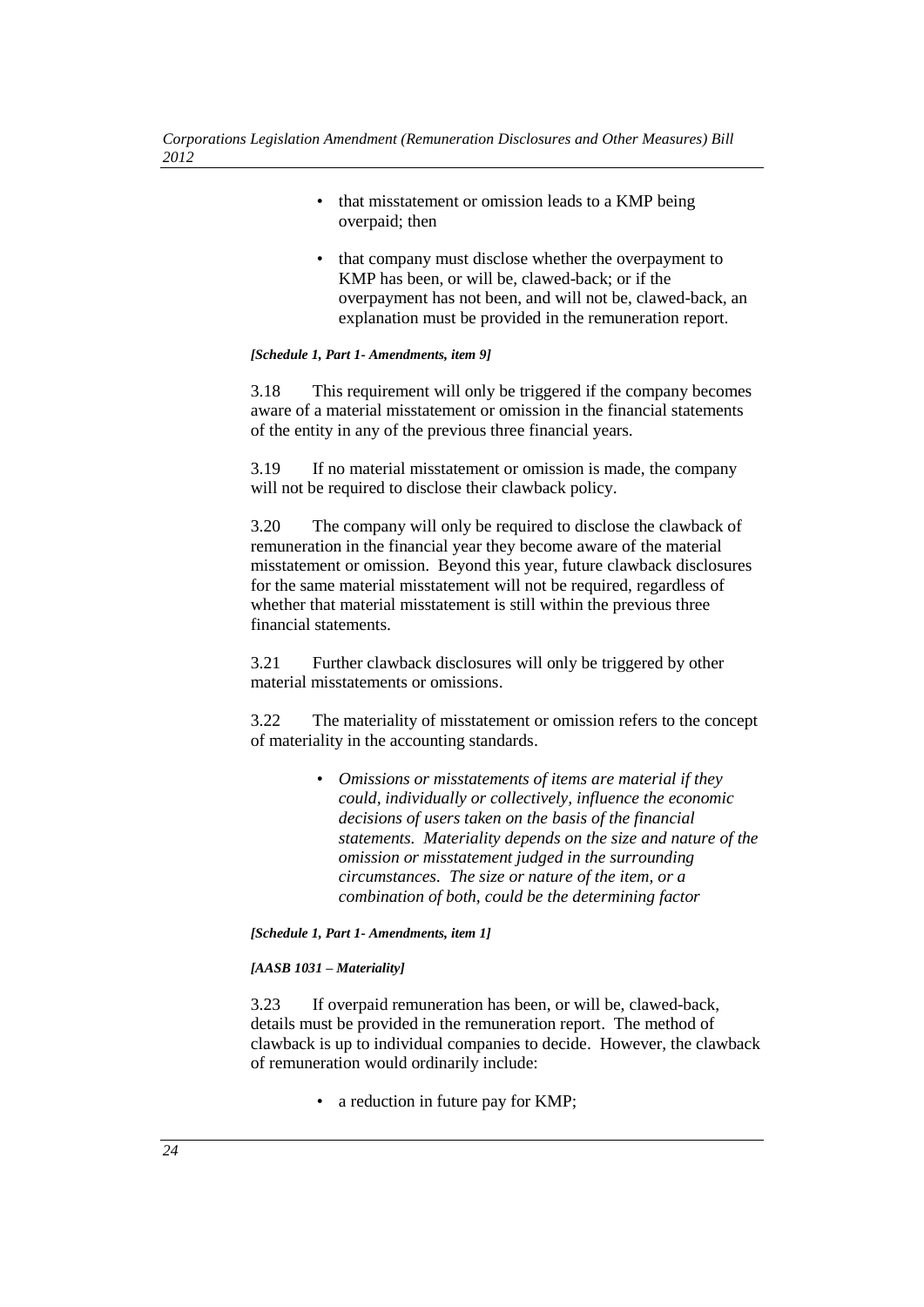- a repayment of previous overpaid remuneration that was paid to KMP; or
- another form of alteration of a KMP's remuneration.

# **Application and transitional provisions**

3.24 The new law will apply to directors' reports for a financial year beginning on or after 1 July 2013.

3.25 This legislation applies to listed disclosing companies that are required to produce a remuneration report.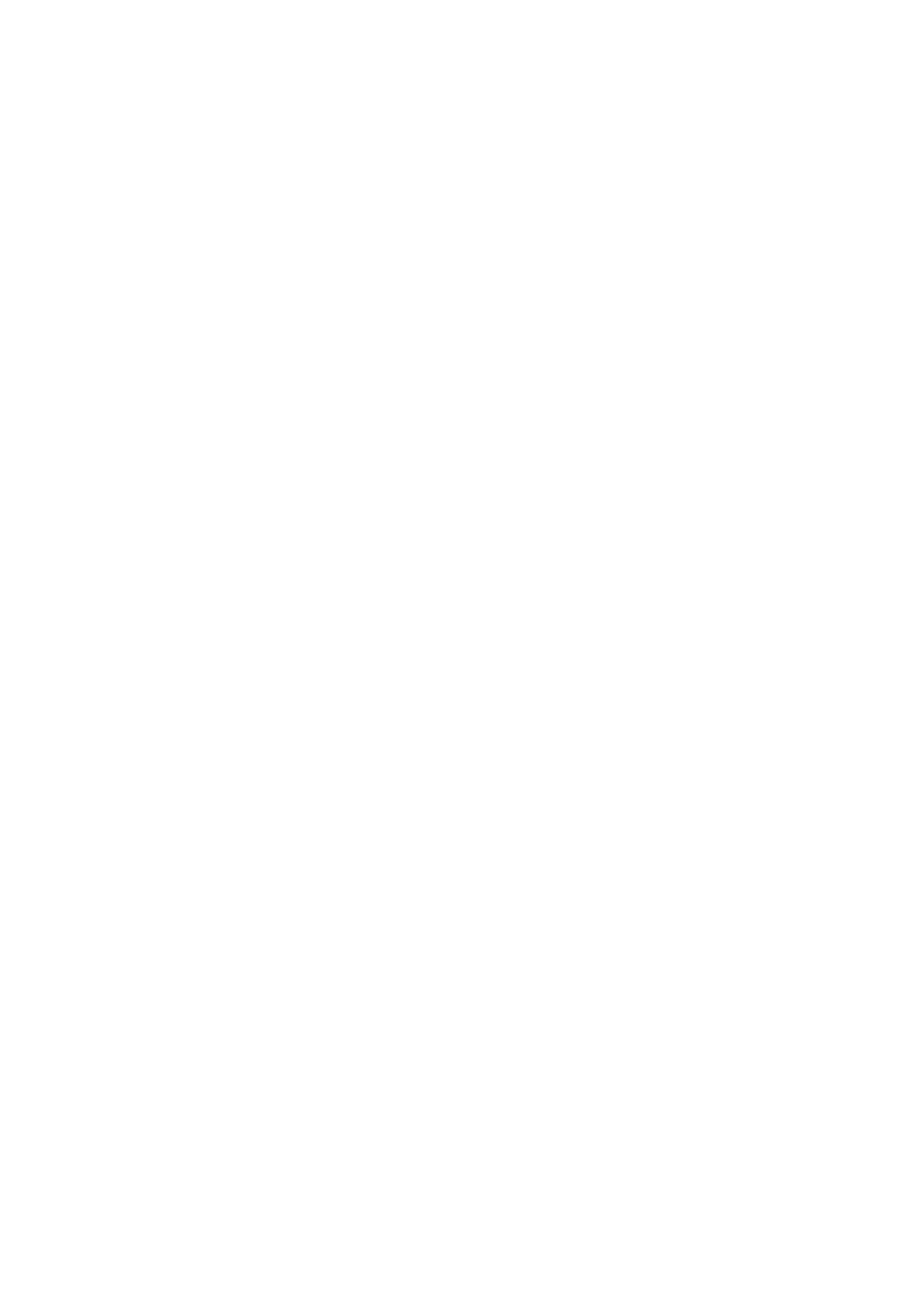# *Chapter 4 Relieving certain unlisted companies from the obligation to prepare a remuneration report*

### **Outline of chapter**

4.1 Currently both listed and unlisted disclosing entities that are companies need to prepare a remuneration report. The Bill will require only listed disclosing companies to prepare remuneration reports.

### **Context of amendments**

4.2 Section 300A of the Corporations Act currently requires all disclosing entities that are companies to prepare a remuneration report this includes listed and unlisted companies.

4.3 As unlisted disclosing companies are not subject to the 'twostrikes' test, the preparation of a remuneration report is less relevant.

4.4 Unlisted disclosing companies therefore will be relieved from the obligation to prepare remuneration reports.

#### **Summary of new law**

4.5 Only listed disclosing companies will be required to prepare remuneration reports under section 300A.

### **Comparison of key features of new law and current law**

| New law                                                                                                       | Current law                                                                                                  |
|---------------------------------------------------------------------------------------------------------------|--------------------------------------------------------------------------------------------------------------|
| Unlisted disclosing companies<br>will be relieved from the<br>obligation to prepare a<br>remuneration report. | Both listed and unlisted disclosing<br>entities that are companies need to<br>prepare a remuneration report. |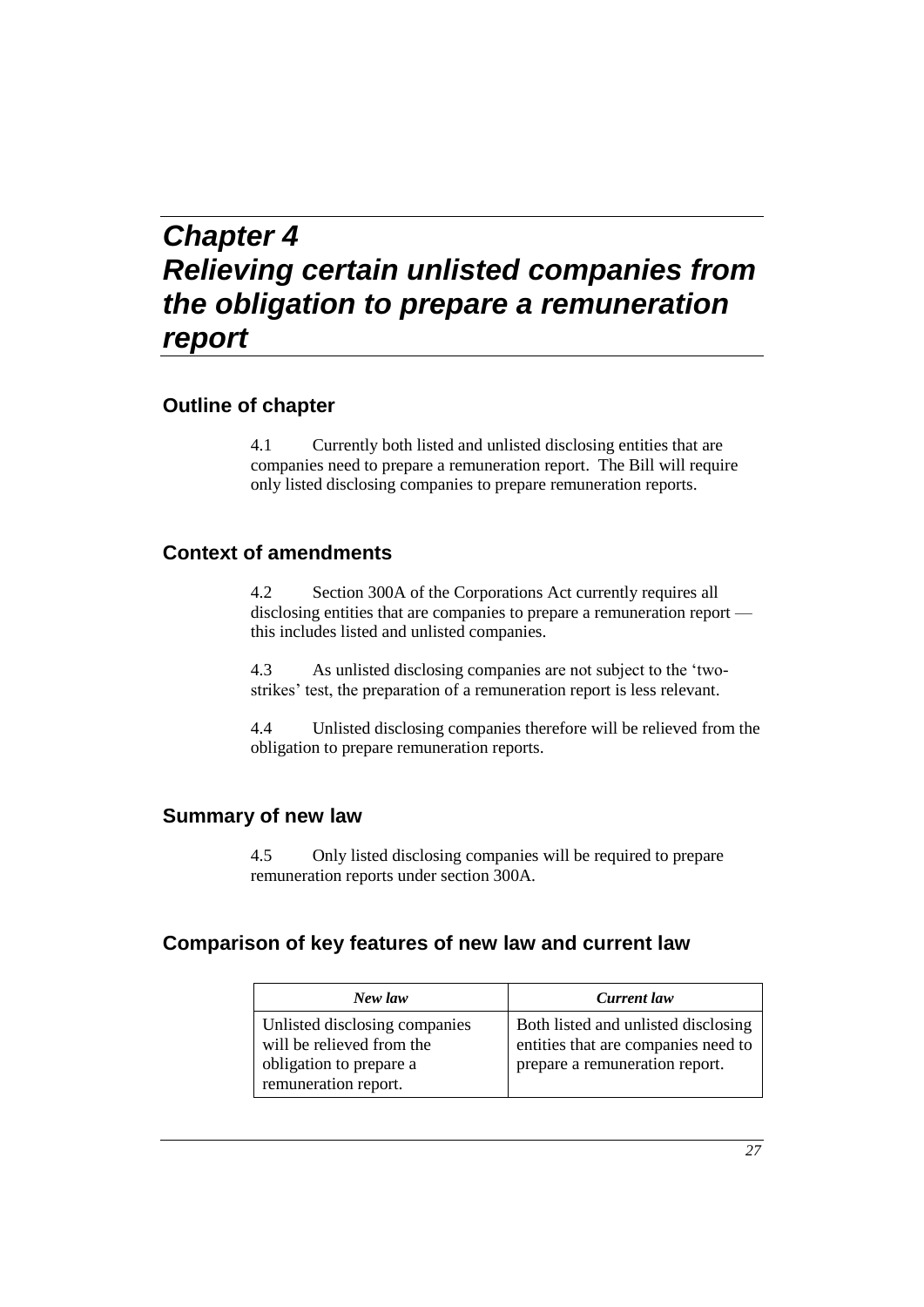## **Detailed explanation of new law**

4.6 Section 300A(2) will be narrowed to impose the requirements to prepare remuneration reports only on listed disclosing companies rather than any disclosing entity that is a entity.

*[Schedule 1, Part 1- Amendments, item 10]*

## **Application and transitional provisions**

4.7 The new law will apply to annual reports produced on or after 1 July 2013.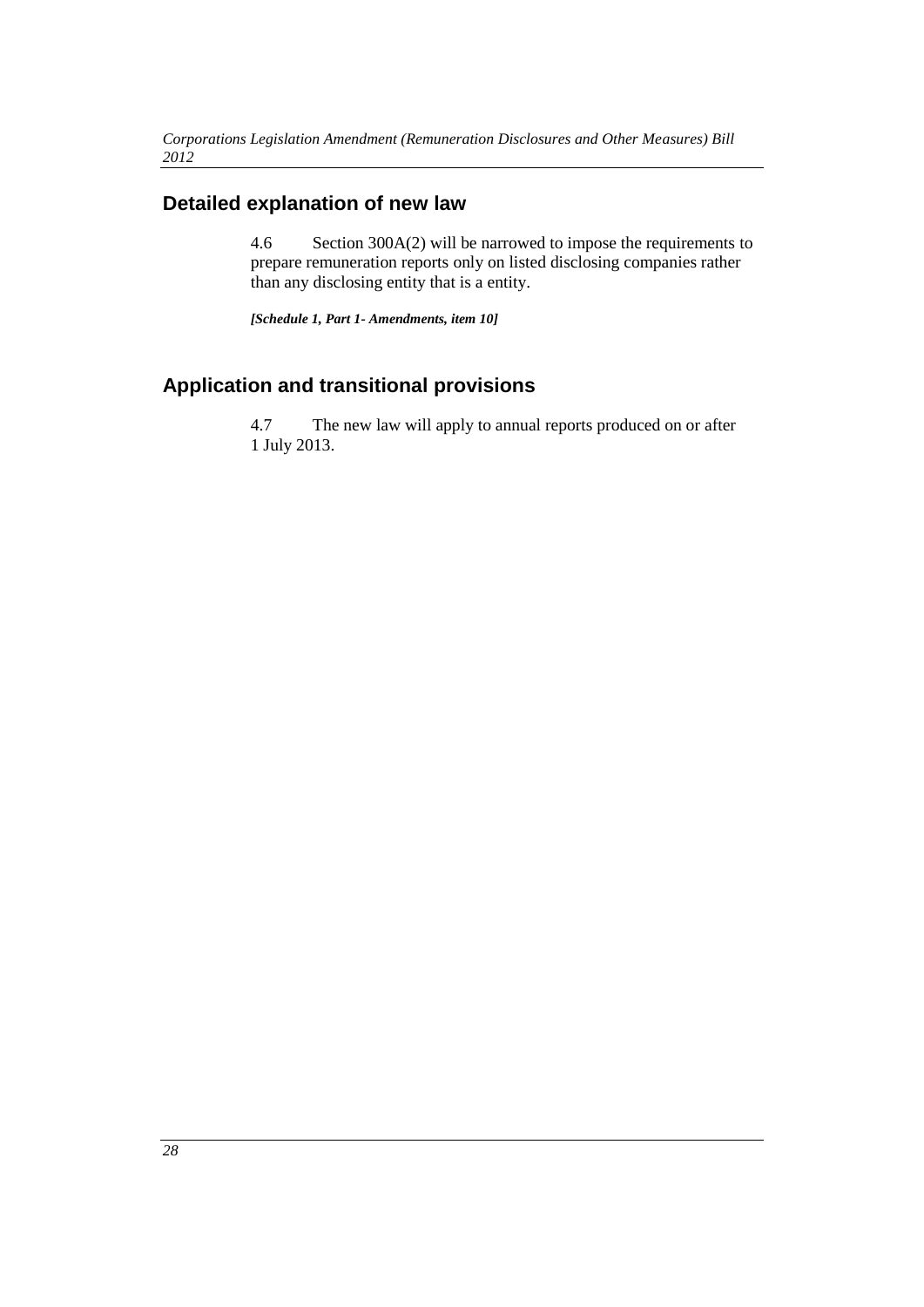# *Chapter 5 Relieving public companies from the obligation to appoint auditors if audits are not required*

### **Outline of chapter**

5.1 Some public companies, such as certain companies limited by guarantee, will be relieved from the obligation to appoint auditors, as they are no longer required to have financial reports audited following the introduction of the *Corporations Amendment (Corporate Reporting Reform) Act 2010.*

#### **Context of amendments**

5.2 In 2010, a three-tiered differential reporting framework was introduced under the *Corporations Amendment (Corporate Reporting Reform) Act 2010*. This Act exempted small companies limited by guarantee from the requirement to produce audited financial reports.

5.3 The first tier comprises companies limited by guarantee with annual revenue less than \$250,000 that do not have deductible gift recipient status.

5.4 Companies in the first tier were exempt from preparing the financial report and the directors' report. They were also exempt from having the annual report audited.

5.5 The second tier companies comprise companies limited by guarantee with annual revenue of less than \$250,000 that are deductible gift recipients and companies limited by guarantee with annual revenue of \$250,000 or more but less than \$1 million.

5.6 Companies in the second tier could elect to have financial reports reviewed rather than audited.

5.7 However, currently all public companies, including companies limited by guarantee, must appoint auditors.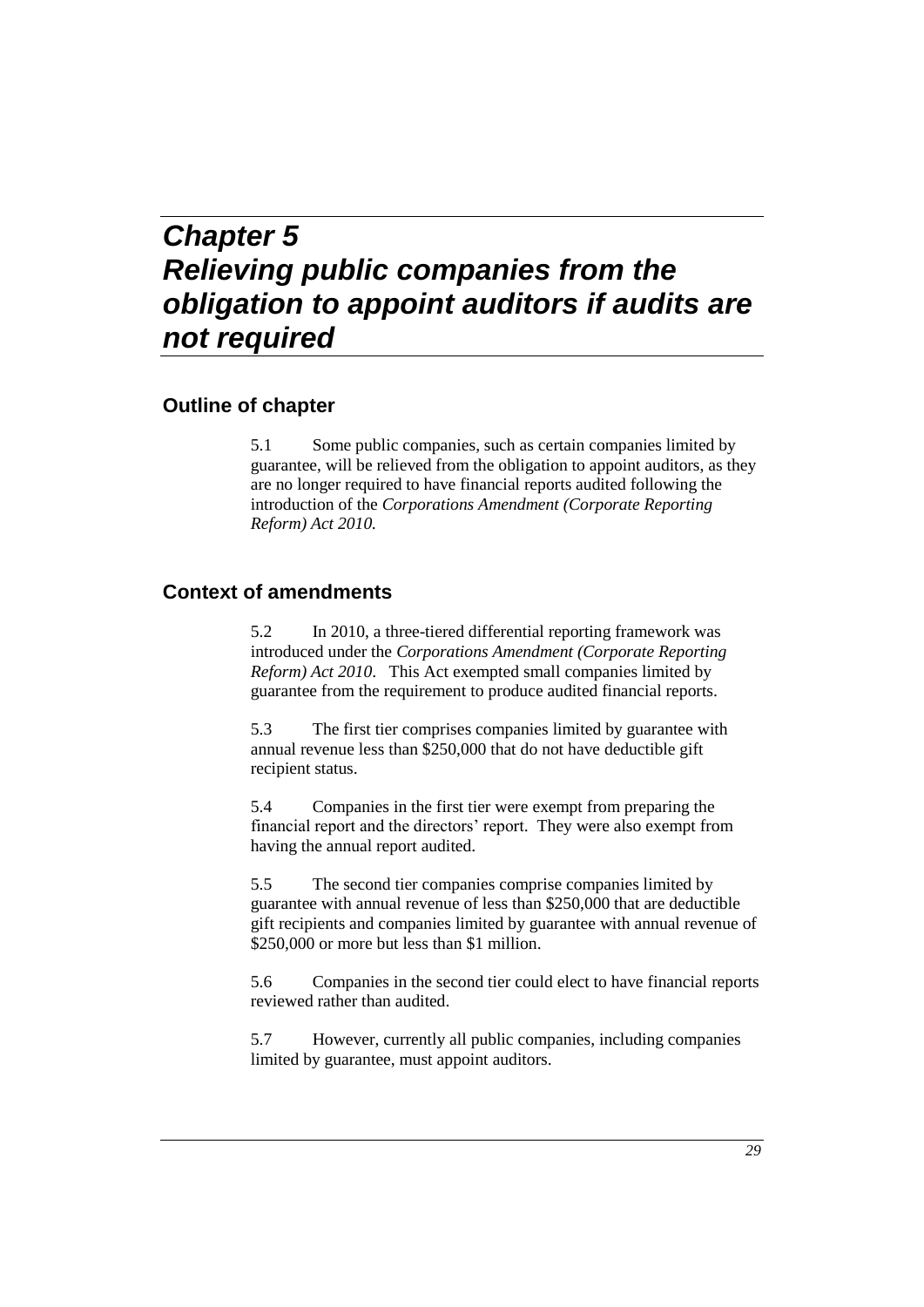### **Summary of new law**

5.8 Companies limited by guarantee under first and second tiers will be exempted from appointing auditors, as they are not required to have financial reports audited.

## **Comparison of key features of new law and current law**

| New law                                                                                                              | Current law                                                                                      |
|----------------------------------------------------------------------------------------------------------------------|--------------------------------------------------------------------------------------------------|
| Companies limited by guarantee<br>with annual revenue less than \$1<br>million will not have to appoint<br>auditors. | All public companies, including<br>all companies limited by<br>guarantee, must appoint auditors. |

### **Detailed explanation of new law**

5.9 Companies limited by guarantee with annual revenue of less than \$1 million will be exempted from appointing auditors, as they are not required to have financial reports audited.

*Exception for Commonwealth companies or subsidiaries of Commonwealth companies and Commonwealth authorities*

> 5.10 The following entities are excluded from the proposed reforms applying to companies limited by guarantee:

- a Commonwealth company:
- a subsidiary of a Commonwealth company; or
- a subsidiary of a Commonwealth authority.

*[s301(3)(a)(i, ii, iii) of the Corporations Act 2001]*

5.11 The directors of a Commonwealth company (a company subject to the Corporations Act that the Commonwealth controls, whether they are companies limited by shares or companies limited by guarantee) are required to comply with the annual reporting requirements in the *Commonwealth Authorities and Companies Act 1997* (CAC Act).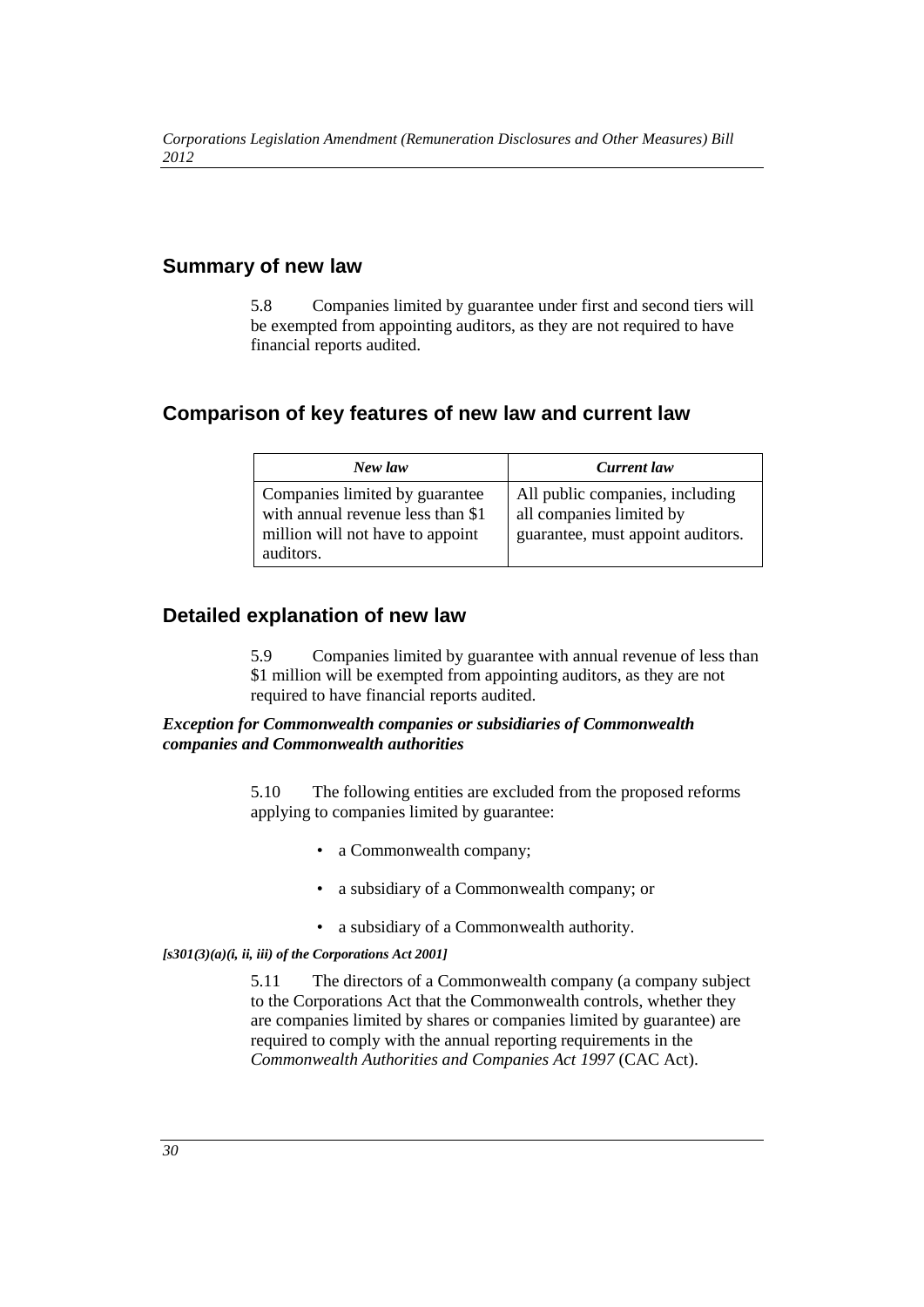5.12 The annual reporting requirements in the CAC Act currently require the directors of a Commonwealth company to provide to their responsible Minister the company's financial report, directors' report and auditor's report required by the Corporations Act for a financial year, as if the company were a public company under the Corporations Act. As Commonwealth companies and subsidiaries of Commonwealth companies and Commonwealth authorities still require audited financial reports, such entities will require the appointment of an auditor.

5.13 This exclusion ensures such entities, who still require continue to maintain the higher level of reporting that is appropriate given that the entity is controlled by the Commonwealth.

## **Application and transitional provisions**

5.14 The new law will commence on the day after this Act receives the Royal Assent.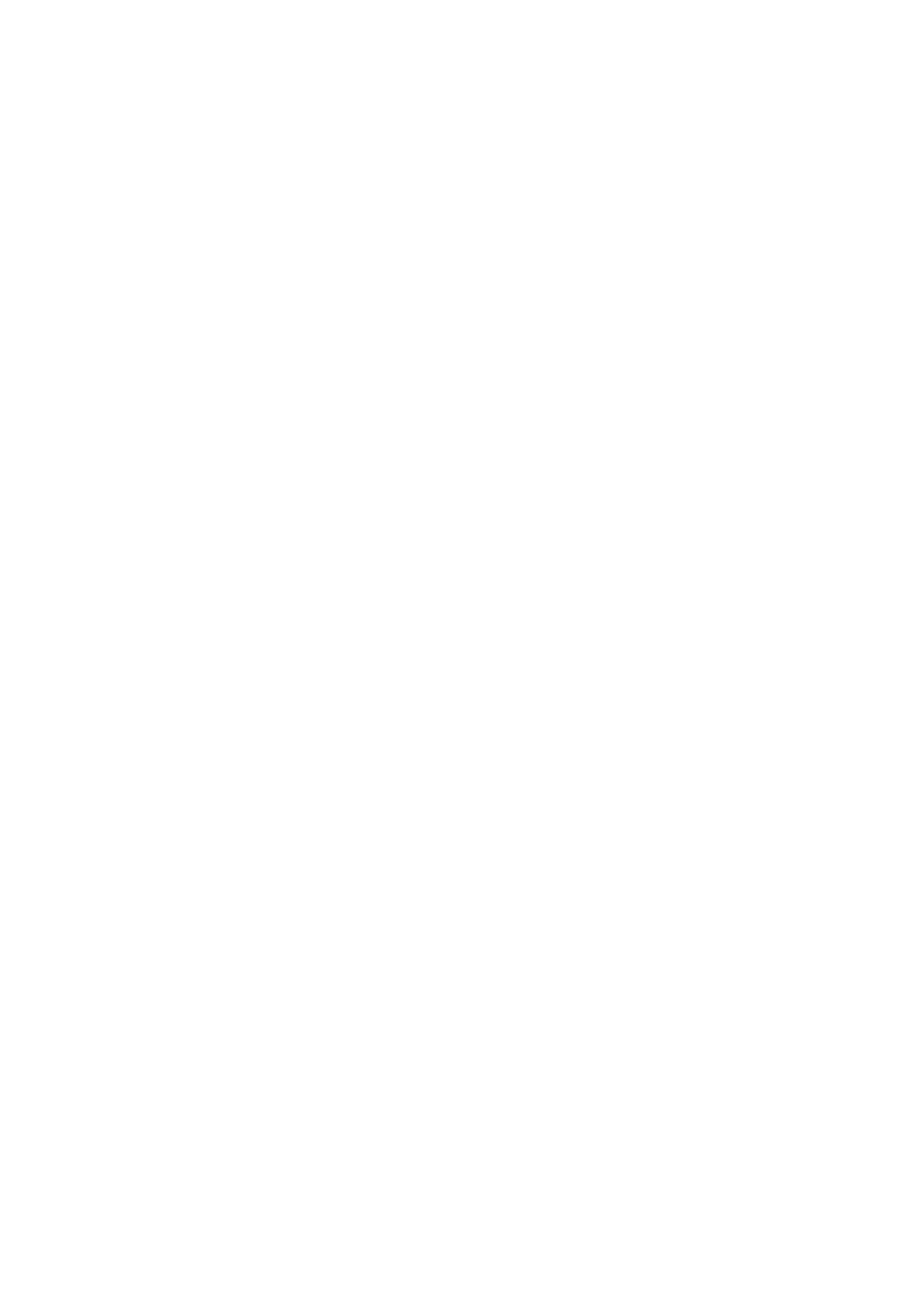# *Chapter 6 Remuneration setting for certain statutory office holders*

### **Outline of chapter**

6.1 Section 2 to the Bill amends the *Australian Securities and Investments Commission Act 2001*(ASIC Act) to transfer the remuneration setting responsibility for the offices of the Financial Reporting Council (FRC), Australian Accounting Standards Board (AASB), and the Auditing and Assurance Standards Board (AUASB) to the Remuneration Tribunal.

#### **Context of amendments**

6.2 Currently, the ASIC Act provides that the terms and conditions (including remuneration and any recreation leave entitlements) of the Chairs of the three bodies and the members of the FRC, are determined by the Minister. The terms and conditions of the members of the AASB and the AUASB are determined by the FRC.

| Current provisions – ASIC Act | <b>FRC</b> | AASB       | <b>AUASB</b> |
|-------------------------------|------------|------------|--------------|
| Chair                         | 235A(2)    | 236B(6)    | 236F(8)      |
|                               | (Minister) | (Minister) | (Minister)   |
| <b>Members</b>                | 235A(2)    | 236B(6)    | 236F(9)      |
|                               | (Minister) | (FRC)      | (FRC)        |

6.3 The new arrangements, which bring the remuneration and any full-time member recreation leave entitlements of the Chairs and members of the three bodies within the determinative jurisdiction of the Remuneration Tribunal, will provide for consistency in the remuneration setting arrangements between the three bodies, as well as with similar bodies under the ASIC Act, for example the Takeovers Panel.

6.4 There will be overall efficiency gains as the Remuneration Tribunal has specialist skills in reviewing and determining remuneration, and is therefore better placed to determine the remuneration of these offices.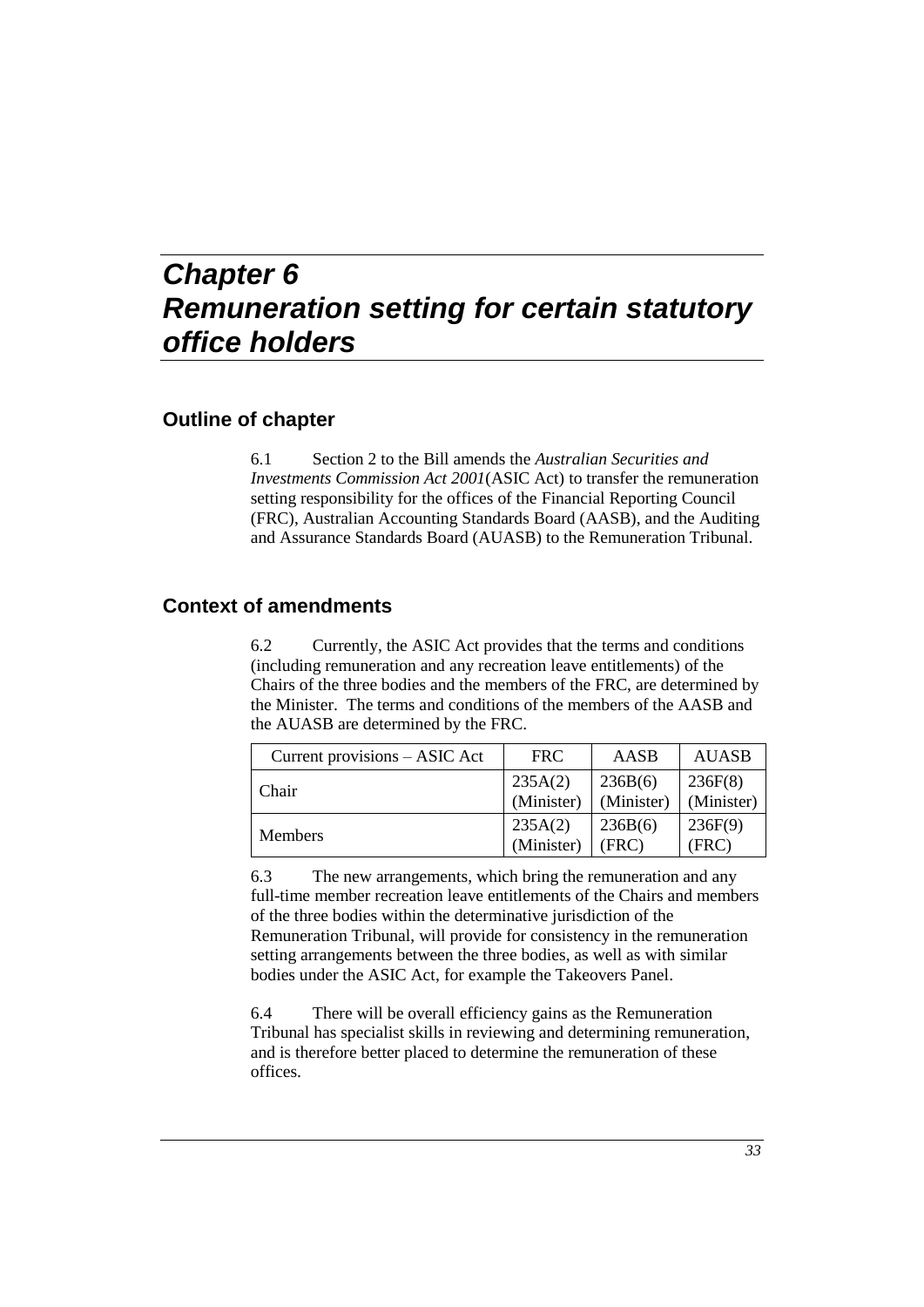### **Summary of new law**

6.5 The new law will amend existing arrangements and provide for the Remuneration Tribunal to determine the remuneration and any full-time member recreation leave entitlements of the Chair and members of the FRC, AASB, and the AUASB, rather than the Minister or the FRC.

6.6 Other terms and conditions not determined by the Remuneration Tribunal will continue to be determined by the Minister, or the FRC where relevant.

#### **Comparison of key features of new law and current law**

| New law                                                                                                                                                                                                    | <b>Current</b> law                                                                                                                                                                                                      |
|------------------------------------------------------------------------------------------------------------------------------------------------------------------------------------------------------------|-------------------------------------------------------------------------------------------------------------------------------------------------------------------------------------------------------------------------|
| The remuneration and recreation<br>leave entitlements (in the case of a<br>full-time office) of the Chair and<br>members of the FRC, AASB and<br>AUASB will be determined by the<br>Remuneration Tribunal. | The remuneration and recreation<br>leave entitlements (in the case of a<br>full-time office) of the Chair and<br>members of the FRC, AASB and<br>AUASB are determined by the<br>Minister, or the FRC where<br>relevant. |
| Other terms and conditions,<br>including allowances and<br>recreation leave entitlements for<br>part-time members, will continue<br>to be determined by the Minister,<br>or the FRC where relevant.        | Other terms and conditions,<br>including allowances and<br>recreation leave entitlements for<br>part-time members, are<br>determined by the Minister, or the<br>FRC where relevant.                                     |

#### **Detailed explanation of new law**

6.7 Under the current provisions, the terms and conditions of the Chairs of the three bodies and the members of the FRC are determined by the Minister. The terms and conditions of the members of the AASB and the AUASB are determined by the FRC.

6.8 The new law transfers the responsibility for the determination of remuneration and recreation leave entitlements (for full-time offices) to the Remuneration Tribunal, consistent with other bodies under the ASIC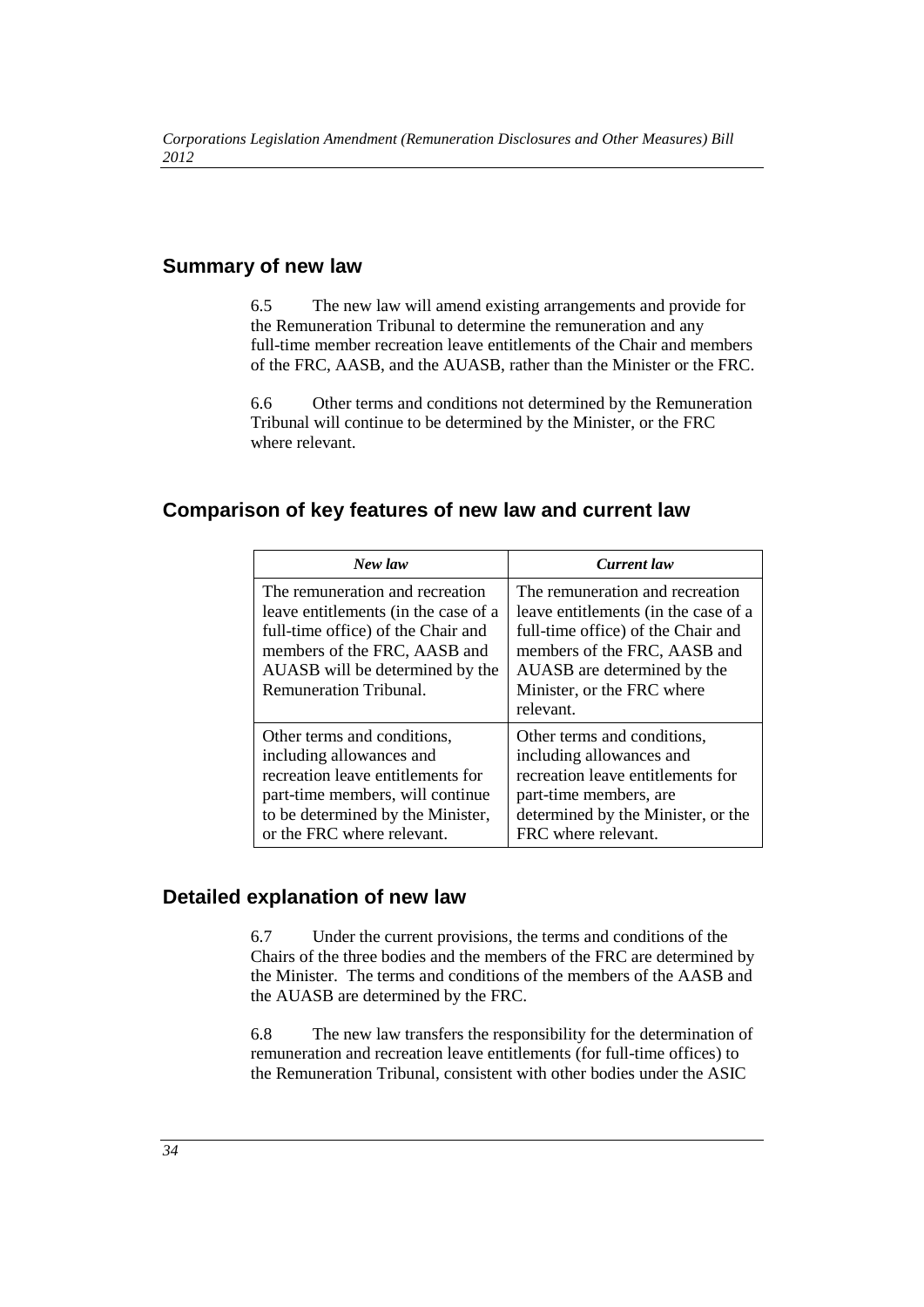Act, such as the Takeovers Panel. This also provides for consistency in the remuneration setting arrangements between the three bodies.

6.9 The Minister, or the FRC in the case of AASB and AUASB members, will continue to determine other terms and conditions not covered by the determination issued by the Remuneration Tribunal. This includes allowances, and recreation leave for part-time offices. The Minister may also grant leave of absence for full-time offices, and determine the associated terms and conditions.

6.10 The Bill repeals the existing subsection 235A(2) and replaces the provision with arrangements which provide for the remuneration of FRC members, including the Chair, to be determined by the Remuneration Tribunal. The Remuneration Tribunal will also determine the recreation leave entitlements for any full-time members. Where there is no determination issued by the Remuneration Tribunal in operation, the Minister is to determine the remuneration and the recreation leave for full-time members in writing. Other terms and conditions not determined by the Remuneration Tribunal, including allowances and recreation leave for part-time members, will continue to be determined by the Minister in writing. The Minister may also grant leave of absence to full-time offices, and determine the associated terms and conditions.

#### *[Schedule 2, Part 1, items 1 to 2, subsection 235AA]*

6.11 The Bill repeals the existing subsection 236B(6) and replaces the provision with arrangements which provide for the remuneration of the AASB Chair and members to be determined by the Remuneration Tribunal. The Remuneration Tribunal will also determine the recreation leave entitlements for any full-time members. Where there is no determination issued by the Remuneration Tribunal in operation, the Minister is to determine the remuneration and the recreation leave for full-time members in writing. Other terms and conditions not determined by the Remuneration Tribunal, including allowances and recreation leave for part-time members, will continue to be determined by the Minister in writing. The Minister may also grant leave of absence to full-time offices, on terms and conditions determined by the Minister.

#### *[Schedule 2, Part 1, items 3 and 4, subsections 236BA and 236BB]*

6.12 The Bill repeals the existing subsections 236F(8) and 236F(9) and replaces the provisions with arrangements which provide for the remuneration of the AUASB Chair and members to be determined by the Remuneration Tribunal. The Remuneration Tribunal will also determine the recreation leave entitlements for any full-time members. Where there is no determination issued by the Remuneration Tribunal in operation, the Minister is to determine the remuneration and the recreation leave for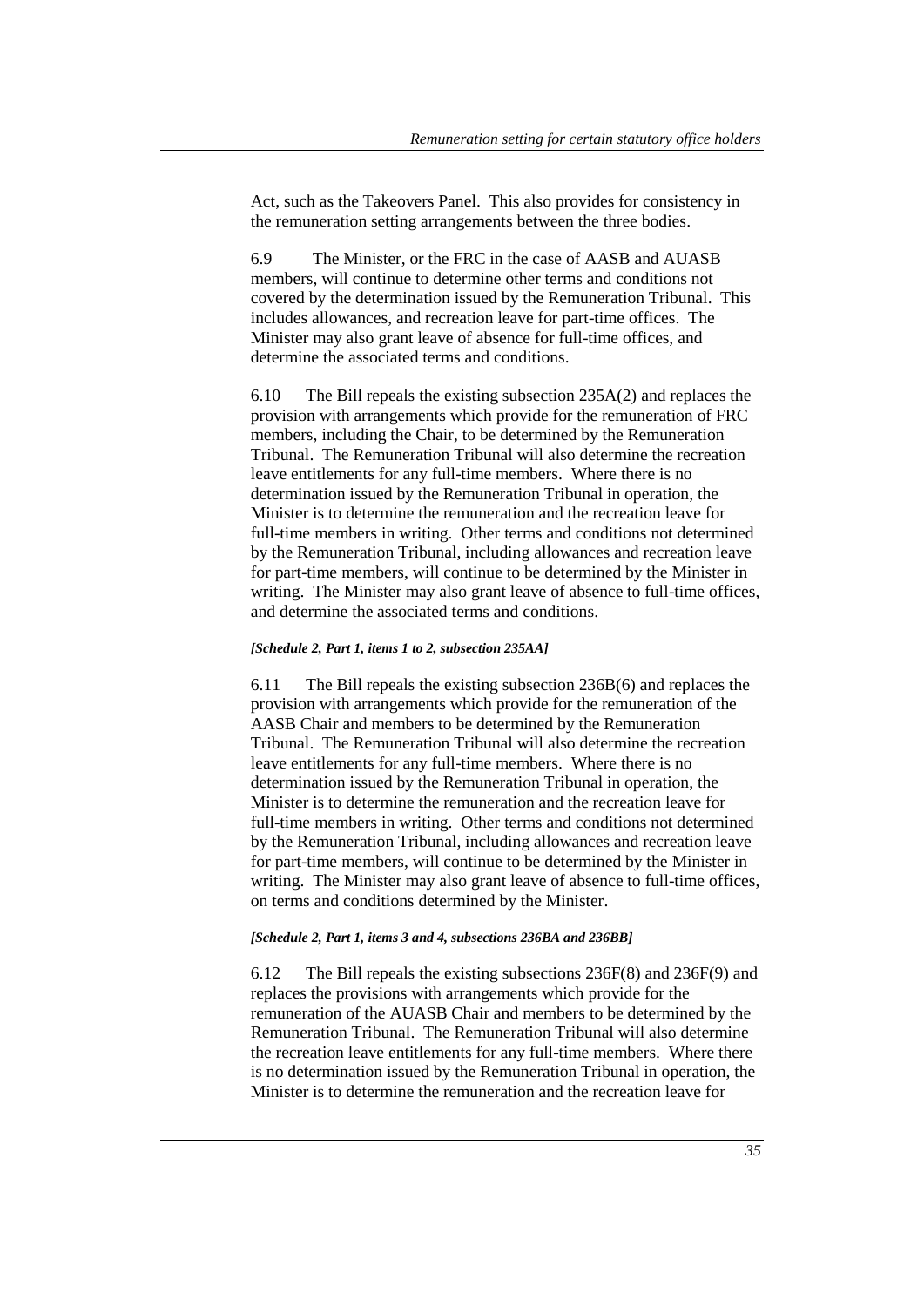full-time members in writing. Other terms and conditions not determined by the Remuneration Tribunal, including allowances and recreation leave for part-time members, will continue to be determined by the Minister in writing. The Minister may also grant leave of absence to a full-time Chair or full-time members, on terms and conditions determined by the Minister.

*[Schedule 2, Part 1, items 5 and 6, subsections 236FA and 236FB]*

## **Application and transitional provisions**

6.13 The new law will commence on the day after this Act receives the Royal Assent.

6.14 If the new law has commenced and there is no determination issued by the Remuneration Tribunal in operation, Chairs and members who are receiving remuneration and other terms and conditions according to what the Minister determines in writing will continue to receive these amounts.

6.15 If the new law has commenced and there is no determination issued by the Remuneration Tribunal in operation, Chairs and members appointed after the commencement of the new law will receive remuneration and other terms and conditions according to what the Minister determines in writing.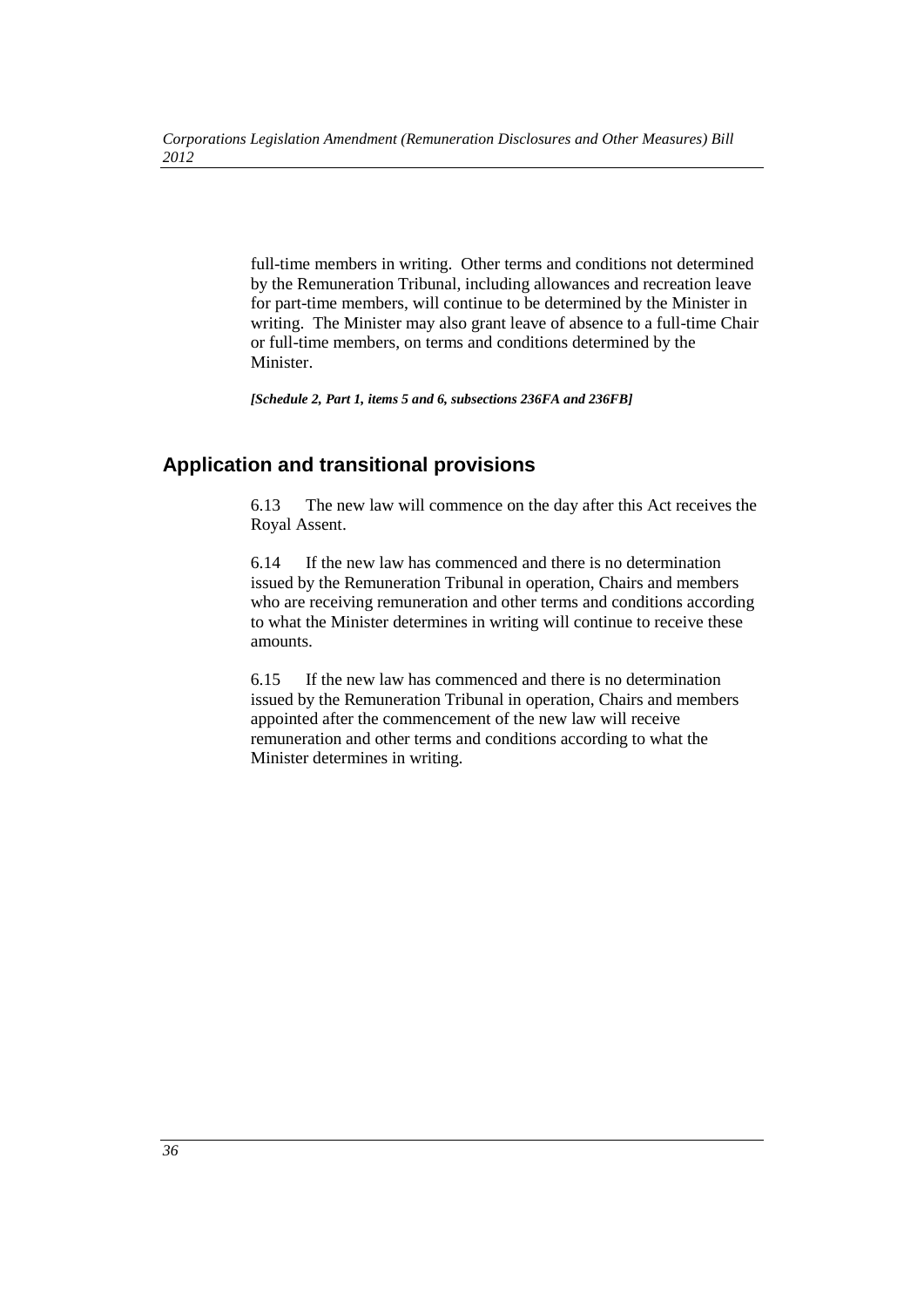# *Chapter 7 Statement of Compatibility with Human Rights*

## **Prepared in accordance with Part 3 of the** *Human Rights (Parliamentary Scrutiny) Act 2011*

#### *Corporations Legislation Amendment (Remuneration Disclosures and Other Measures) Bill 2012*

7.1 This Bill is compatible with the human rights and freedoms recognised or declared in the international instruments listed in section 3 of the *Human Rights (Parliamentary Scrutiny) Act 2011.*

#### **Overview**

7.2 The Bill contains measures to enhance the disclosure of executive remuneration in Australia. It implements many of the recommendations made by the Corporations and Markets Advisory Committee (CAMAC) in its 2011 inquiry into executive remuneration in Australia.

7.3 The Bill, together with the 'two-strikes' reform that was enacted in 2011, strengthens the principle behind Australia's corporate governance framework that directors are responsible for, and accountable to, shareholders on all aspects of the management of the company, including matters in relation to the remuneration of Key Management Personnel (KMP).

7.4 The Bill also includes a number of other measures that:

- Increases the flexibility for companies to pay dividends;
- Removes inconsistencies in auditor appointment.
- Improves consistency of remuneration setting for multiple accounting boards.

#### **Human rights implications**

7.5 This Legislative Instrument engages Article 17 of the International Covenant on Civil and Political Rights (ICCPR).